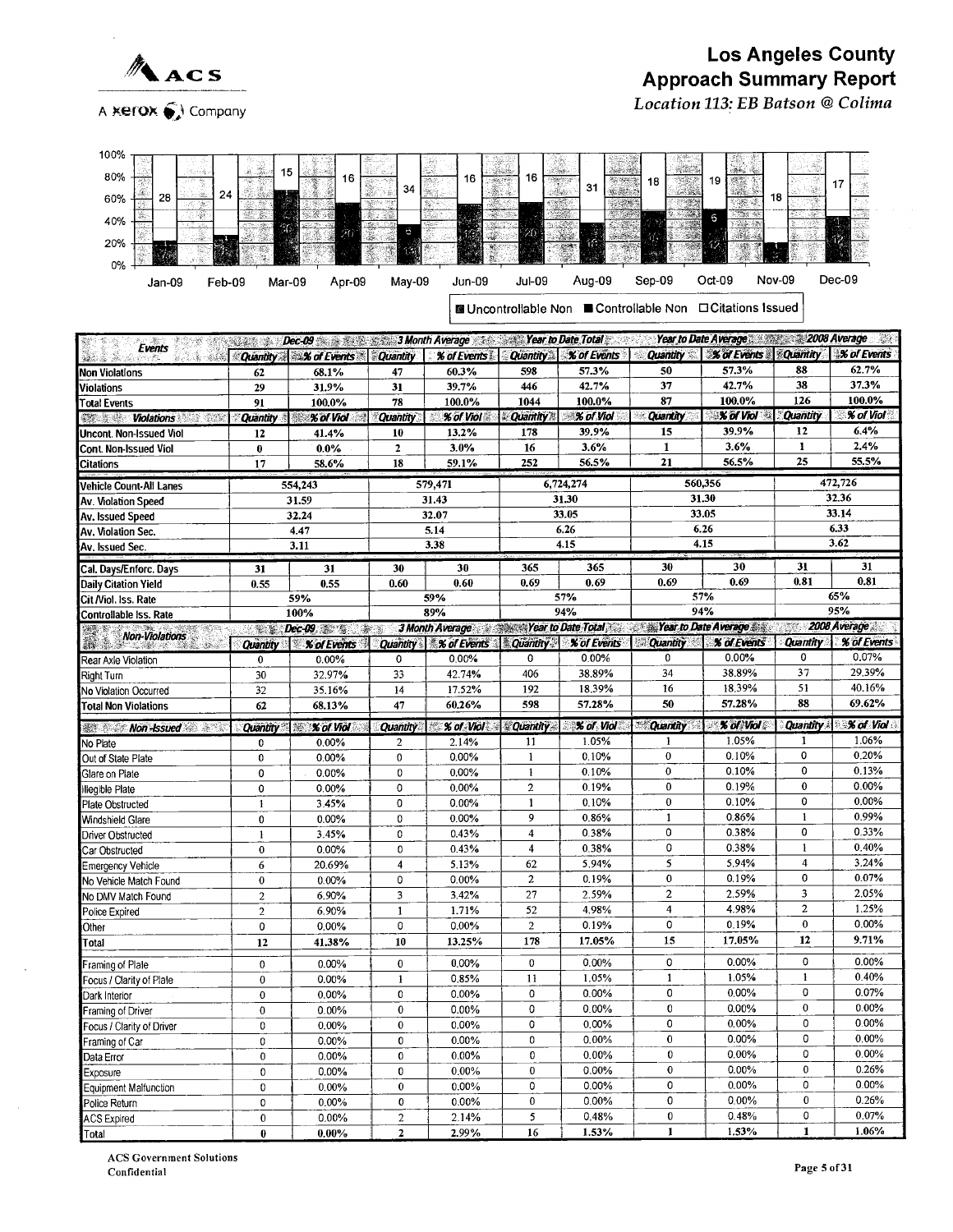

Location 114: WB Batson @ Colima

| 100%                                 |                    |                                          |                 |                                                                                       |                            |                    |                               |                                                                    |                 |                    |
|--------------------------------------|--------------------|------------------------------------------|-----------------|---------------------------------------------------------------------------------------|----------------------------|--------------------|-------------------------------|--------------------------------------------------------------------|-----------------|--------------------|
|                                      | $\frac{1}{2}$      | 15<br>26                                 |                 |                                                                                       | 15                         |                    |                               | $\sim 10$                                                          | 13              |                    |
| 80%<br>31                            |                    |                                          | 26              |                                                                                       |                            | 14                 | 20<br>嬔                       | 14                                                                 |                 | 23<br>Ŷ.           |
| 41<br>60%                            |                    | J.                                       | 11              |                                                                                       | 8<br>W.                    |                    | $\mathbb{R}$<br>Ŀ.            |                                                                    |                 |                    |
| 40%                                  | 豩<br>$\mathcal{R}$ |                                          |                 | 29                                                                                    | $\mathcal{P}(\mathcal{C})$ | 公路<br><b>SAL</b>   | $\frac{1}{2}$ , $\frac{1}{2}$ | M. Ca<br>神宗系                                                       |                 |                    |
| 20%                                  |                    | 42                                       |                 | W.                                                                                    |                            |                    | a.<br>$\mathcal{P}$ is        |                                                                    |                 | Ţ                  |
| 0%                                   |                    |                                          |                 | $-2.2$                                                                                |                            |                    |                               |                                                                    |                 |                    |
| Jan 09<br>Feb-09                     | Mar-09             | Apr-09                                   | May-09          | <b>Jun-09</b>                                                                         | Jul-09                     | Aug-09             | Sep-09                        | Oct-09                                                             | <b>Nov-09</b>   | $Dec-09$           |
|                                      |                    |                                          |                 |                                                                                       |                            |                    |                               |                                                                    |                 |                    |
|                                      |                    |                                          |                 |                                                                                       |                            |                    |                               | <b>El Uncontrollable Non ■ Controllable Non □ Citations Issued</b> |                 |                    |
|                                      |                    |                                          |                 |                                                                                       |                            |                    |                               |                                                                    |                 |                    |
| Events                               |                    | $Dec-09$                                 |                 | 3 Month Average                                                                       |                            |                    |                               | Year to Date Total Year to Date Average                            |                 | 2008 Average       |
|                                      | <b>Quantity</b>    | <b>X</b> of Events                       | <b>Quantity</b> | <b>X% of Events</b>                                                                   | <b>Quantity</b>            | % of Events        | <b>Cuantity.</b>              | % of Events                                                        | <b>Quantity</b> | <b>% of Events</b> |
| <b>Non Violations</b>                | 37                 | 44.0%                                    | 36              | 43.9%                                                                                 | 411                        | 39.6%              | 34                            | 39.6%                                                              | 39              | 42.7%              |
| Violations                           | 47                 | 56.0%                                    | 46              | 56.1%                                                                                 | 627                        | 60.4%              | 52                            | 60.4%                                                              | 54              | 57.3%              |
| <b>Total Events</b>                  | 84                 | 100.0%                                   | 82              | 100.0%                                                                                | 1038                       | 100.0%             | 87                            | 100.0%                                                             | 94              | 100.0%             |
| Violations<br>$-20 - 1 - 20$<br>$-1$ | <b>Quantity</b>    | % of Viol<br>$\mathcal{R}^{\mathcal{D}}$ | <b>Quantity</b> | <b>XX of Viol</b>                                                                     | <b>Quantity</b>            | <b>X of Viol</b>   | <b>Quantity</b>               | % of Viol                                                          | Quantity        | % of Viol          |
| <b>Uncont. Non-Issued Viol</b>       | 24                 | 51.1%                                    | 29              | 35.8%                                                                                 | 351                        | 56.0%              | 29                            | 56.0%                                                              | 26              | 9.1%               |
| Cont. Non-Issued Viol                | $\bf{0}$           | $0.0\%$                                  | 1               | 1.2%                                                                                  | 33                         | 5.3%               | 3                             | 5.3%                                                               | 4               | 1.8%               |
| <b>Citations</b>                     | 23                 | 48.9%                                    | 16              | 34.1%                                                                                 | 243                        | 38.8%              | 20                            | 38.8%                                                              | 25              | 45.5%              |
| <b>Vehicle Count-All Lanes</b>       |                    | 490,960                                  |                 | 486,168                                                                               |                            | 5,431,260          |                               | 452,605                                                            |                 | 485,824            |
| Av. Violation Speed                  |                    | 27.36                                    |                 | 29.95                                                                                 |                            | 30.13              |                               | 30.13                                                              |                 | 30.37              |
| Av. Issued Speed                     |                    | 32.74                                    |                 | 32.86                                                                                 |                            | 32.96              |                               | 32.96                                                              |                 | 34.32              |
| Av. Violation Sec.                   |                    | 7.00                                     |                 | 7.80                                                                                  |                            | 9.76               |                               | 9.76                                                               |                 | 9.64               |
| Av. Issued Sec.                      |                    | 2.14                                     |                 | 3,76                                                                                  |                            | 6.70               |                               | 6.70                                                               |                 | 5.55               |
| Cal. Days/Enforc. Days               | 31                 | 31                                       | 30              | 30                                                                                    | 365                        | 365                | 30                            | 30                                                                 | 31              | 31                 |
| <b>Daily Citation Yield</b>          | 0.74               | 0.74                                     | 0.52            | 0.52                                                                                  | 0.67                       | 0.67               | 0.67                          | 0.67                                                               | 0.81            | 0.81               |
| Cit Niol. Iss. Rate                  |                    | 49%                                      |                 | 34%                                                                                   |                            | 39%                |                               | 39%                                                                |                 | 46%                |
| Controllable Iss. Rate               |                    | 100%                                     |                 | 94%                                                                                   |                            | 88%                |                               | 88%                                                                |                 | 87%                |
|                                      |                    | Dec-09                                   |                 | <b>3 Month Average</b><br>CRA.                                                        |                            | Year to Date Total |                               | Year to Date Average                                               |                 | 2008 Average       |
| <b>Non-Violations</b>                |                    | Duantity & Wat of Finance                |                 | Customer 24 of Control Customer 2 of Cunner Customer 2 of Cunner Customer 2 of Cunner |                            |                    |                               |                                                                    |                 |                    |

| <b>Non-Violations</b>       | $Dec-03$        | <b>The Manufacturer</b>       |              | , э молт нуегаде           |                 |                                                    |                | $\blacksquare$ rear to Date Total $\blacksquare$ . Their to Date Average $\blacksquare$ . Zuvo Average $\blacksquare$ |                         |                        |
|-----------------------------|-----------------|-------------------------------|--------------|----------------------------|-----------------|----------------------------------------------------|----------------|-----------------------------------------------------------------------------------------------------------------------|-------------------------|------------------------|
|                             |                 | <b>Quantity 1 % of Events</b> |              | Quantity \ % of Events     | <b>Quantity</b> | <b>X</b> of Events and Quantity <b>X</b> of Events |                |                                                                                                                       | <b>Quantity</b>         | $\mathcal X$ of Events |
| Rear Axle Vlolation         | 0               | 0.00%                         | $\mathbf{0}$ | 0.00%                      | $\mathbf{0}$    | 0.00%                                              | $\mathbf 0$    | 0.00%                                                                                                                 | 0                       | 0.00%                  |
| Right Turn                  | 26              | 30.95%                        | 24           | 29.67%                     | 242             | 23.31%                                             | 20             | 23.31%                                                                                                                | 26                      | 27.54%                 |
| No Violation Occurred       | $\mathbf{11}$   | 13.10%                        | 12           | 14.23%                     | 169             | 16.28%                                             | 14             | 16.28%                                                                                                                | 14                      | 14.53%                 |
| <b>Total Non Violations</b> | 37              | 44.05%                        | 36           | 43.90%                     | 411             | 39.60%                                             | 34             | 39.60%                                                                                                                | 39                      | 42.07%                 |
| <b>Non-Issued</b>           | <b>Quantity</b> | <sup>3</sup> % of Viol        |              | Quantity. <b>X</b> of Viol | <b>Quantity</b> | <b>A S of Viol &amp; Quantity</b>                  |                | <b>X of Viol</b>                                                                                                      | <b>Quantity</b>         | % of Viol              |
| No Plate                    | 0               | 0.00%                         | 1            | 1.63%                      | 17              | 1.64%                                              |                | 1.64%                                                                                                                 |                         | 1.16%                  |
| Out of State Plate          | 0               | 0.00%                         | $\mathbf 0$  | 0.00%                      | 3               | 0.29%                                              | $\mathbf 0$    | 0.29%                                                                                                                 | $\mathbf{0}$            | 0.09%                  |
| Glare on Plate              | 0               | 0.00%                         | 0            | 0.00%                      | $\overline{2}$  | 0.19%                                              | 0              | 0.19%                                                                                                                 | 0                       | 0.00%                  |
| Illegible Plate             | $\mathbf{0}$    | 0.00%                         | 0            | $0.00\%$                   |                 | 0.10%                                              | $\mathbf 0$    | 0.10%                                                                                                                 | 0                       | 0.09%                  |
| Plate Obstructed            | $\mathbf{0}$    | 0.00%                         | 0            | 0.00%                      | $\mathbf{0}$    | 0.00%                                              | 0              | 0.00%                                                                                                                 | 0                       | 0.00%                  |
| Windshield Glare            | $\mathbf{1}$    | 2.13%                         | 3            | 3.66%                      | 50              | 4.82%                                              | 4              | 4.82%                                                                                                                 | $\overline{c}$          | 1.87%                  |
| Driver Obstructed           | 0               | 0.00%                         | 0            | 0.00%                      |                 | 0.10%                                              | $\mathbf 0$    | 0.10%                                                                                                                 | 0                       | 0.18%                  |
| Car Obstructed              | $\overline{2}$  | 4.26%                         | $\mathbf 0$  | 0.00%                      | 5               | 0.48%                                              | $\mathbf 0$    | 0.48%                                                                                                                 |                         | 0.80%                  |
| <b>Emergency Vehicle</b>    | 19              | 40.43%                        | 17           | 20.73%                     | 195             | 18.79%                                             | 16             | 18.79%                                                                                                                | 16                      | 17.38%                 |
| No Vehicle Match Found      | 0               | 0.00%                         | $\mathbf{1}$ | 0.81%                      | 4               | 0.39%                                              | 0              | 0.39%                                                                                                                 | 0                       | 0.09%                  |
| No DMV Match Found          | 0               | 0.00%                         | $\mathbf{1}$ | 1.63%                      | 20              | 1.93%                                              | $\overline{2}$ | 1.93%                                                                                                                 | $\overline{\mathbf{2}}$ | 2.58%                  |
| Police Expired              | $\overline{2}$  | 4.26%                         | 6            | 7.32%                      | 53              | 5.11%                                              | 4              | 5.11%                                                                                                                 | 3                       | 3.21%                  |
| Other                       | $\mathbf 0$     | 0.00%                         | 0            | 0.00%                      | $\mathbf{0}$    | 0.00%                                              | $\mathbf 0$    | $0.00\%$                                                                                                              | ٥                       | 0.00%                  |
| Total                       | 24              | 51.06%                        | 29           | 35.77%                     | 351             | 33.82%                                             | 29             | 33.82%                                                                                                                | 26                      | 27.45%                 |
| Framing of Plate            | $\mathbf{0}$    | 0.00%                         | $\mathbf 0$  | 0.00%                      |                 | 0.10%                                              | $\mathbf{0}$   | 0.10%                                                                                                                 | 0                       | 0.00%                  |
| Focus / Clarity of Plate    | $\mathbf 0$     | 0.00%                         | $\mathbf 0$  | 0.41%                      | 6               | 0.58%                                              | 1              | 0.58%                                                                                                                 |                         | 0.80%                  |
| Dark Interior               | 0               | $0.00\%$                      | 0            | 0.41%                      | 18              | 1.73%                                              | $\overline{2}$ | 1.73%                                                                                                                 | 1                       | 0.71%                  |
| Framing of Driver           | $\mathbf{0}$    | $0.00\%$                      | $\mathbf{0}$ | 0.00%                      | 0               | 0.00%                                              | 0              | 0.00%                                                                                                                 | 0                       | 0.00%                  |
| Focus / Clarity of Driver   | 0               | 0.00%                         | $\mathbf 0$  | 0.00%                      |                 | 0.10%                                              | $\mathbf 0$    | 0.10%                                                                                                                 | 0                       | 0.09%                  |
| Framing of Car              | 0               | $0.00\%$                      | $\mathbf 0$  | 0.00%                      | 0               | 0.00%                                              | $\bf{0}$       | 0.00%                                                                                                                 | 0                       | 0.09%                  |
| Dala Error                  | 0               | 0.00%                         | $\mathbf{0}$ | 0.00%                      | 0               | 0.00%                                              | 0              | 0.00%                                                                                                                 | 0                       | 0.09%                  |
| Exposure                    | $\Omega$        | 0.00%                         | $\mathbf 0$  | 0.00%                      | 1               | 0.10%                                              | $\Omega$       | 0.10%                                                                                                                 | 0                       | 0.18%                  |
| Equipment Malfunction       | $\mathbf{0}$    | 0.00%                         | 0            | 0.41%                      | $\mathbf{1}$    | 0.10%                                              | 0              | 0.10%                                                                                                                 |                         | 1.34%                  |
| Police Return               | $\mathbf 0$     | 0.00%                         | $\mathbf 0$  | 0.00%                      | 5               | 0.48%                                              | 0              | 0.48%                                                                                                                 | 1                       | 0.53%                  |
| <b>ACS</b> Expired          | 0               | $0.00\%$                      | $\mathbf{0}$ | $0.00\%$                   | $\mathbf{0}$    | 0.00%                                              | $\mathbf 0$    | 0.00%                                                                                                                 | 0                       | 0.09%                  |
| Total                       | $\bf{0}$        | $0.00\%$                      | $\mathbf{1}$ | 1.22%                      | 33              | 3.18%                                              | 3              | 3.18%                                                                                                                 | 4                       | 3.92%                  |

**ACS Government Solutions** Confidential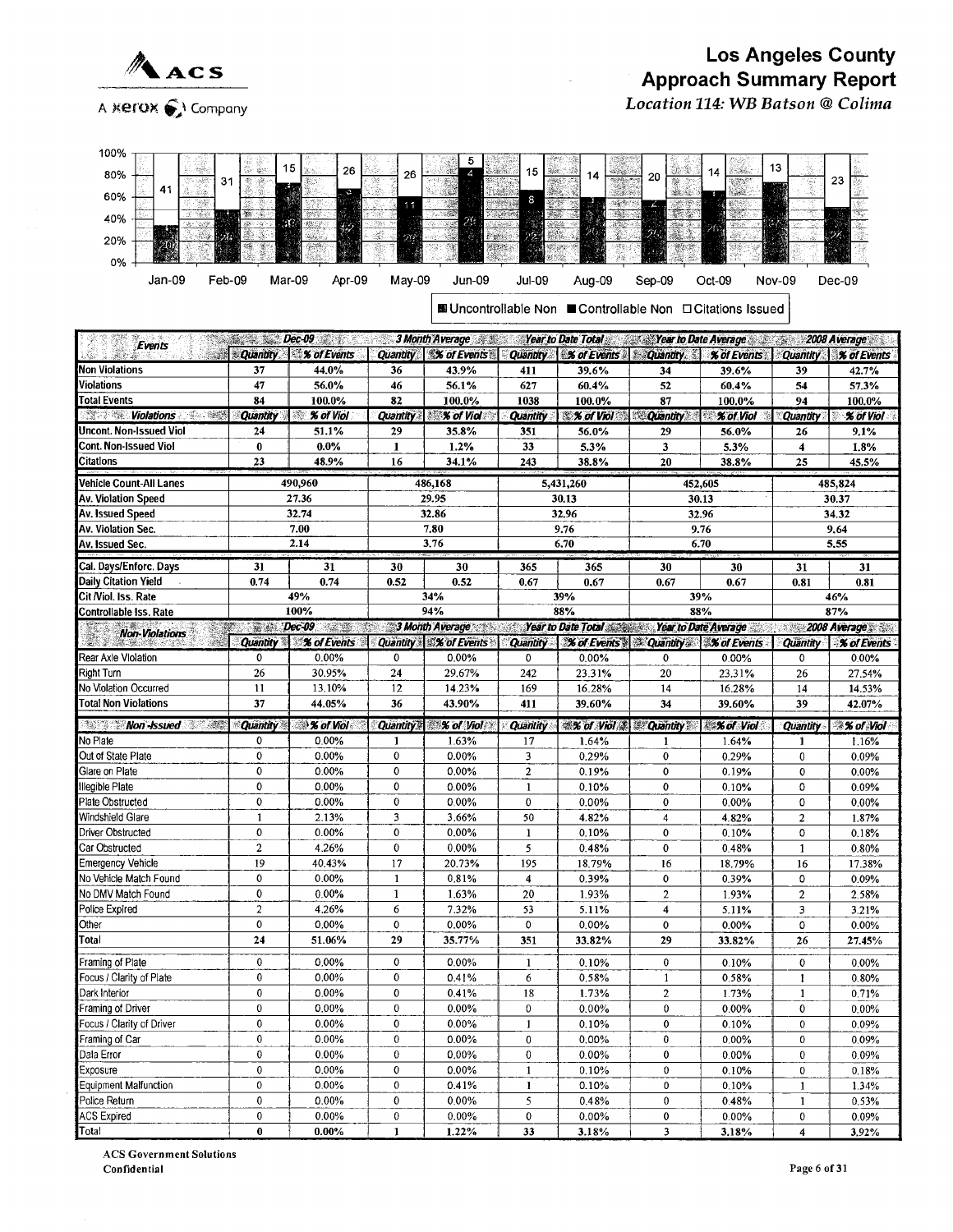

Location 131: NB Sepulveda @Wilshire



■Uncontrollable Non ■Controllable Non ❑Citations Issued

| ¥.<br><b>Events</b>                 |                     | Dec-09 Dec-09 3 Month Average 3 Month Average 3 Near to Date Total Miss Near to Date Average 2008 Average |                           |                      |                              |                                  |                         |                                       |                   |                        |
|-------------------------------------|---------------------|-----------------------------------------------------------------------------------------------------------|---------------------------|----------------------|------------------------------|----------------------------------|-------------------------|---------------------------------------|-------------------|------------------------|
|                                     | <b>Quantity</b>     | % of Events                                                                                               | <b>Quantity</b>           | % of Events Cuantity |                              | <b>% of Events</b>               | <b>ARE Quantity</b>     | <b>% of Events</b>                    | <b>Couantity</b>  | <b>% of Events</b>     |
| <b>Non Violations</b>               | 13                  | 81.3%                                                                                                     | 15                        | 78.9%                | 200                          | 74.6%                            | 17                      | 74.6%                                 | 14                | 74.2%                  |
| <b>Violations</b>                   | $\mathbf{3}$        | 18.8%                                                                                                     | 4                         | 21.1%                | 68                           | 25.4%                            | $\bf{6}$                | 25.4%                                 | 6                 | 25.8%                  |
| <b>Total Events</b>                 | 16                  | 100.0%                                                                                                    | 19                        | 100.0%               | 268                          | 100.0%                           | 22                      | 100.0%                                | 20                | 100.0%                 |
| Violations<br>S. S.                 | <b>Quantity</b>     | % of Viol                                                                                                 | Quantity                  | % of Viol            | <b>Quantity</b>              | $\mathcal X$ of Viol             | <b>Quantity</b>         | <b>We Set Viol</b> :                  | Quantity          | % of Viol              |
| Uncont. Non-Issued Viol             | $\mathbf{2}$        | 66.7%                                                                                                     | 3                         | 17.5%                | 49                           | 72.1%                            | $\ddot{\phantom{0}}$    | 72.1%                                 | 4                 | 9.3%                   |
| Cont. Non-Issued Viol               | $\bf{0}$            | 0.0%                                                                                                      | $\bf{0}$                  | 1.8%                 | 4                            | 5.9%                             | $\bf{0}$                | 5.9%                                  | $\bf{0}$          | 2.6%                   |
| <b>Citations</b>                    | $\mathbf{1}$        | 33.3%                                                                                                     | $\bf{0}$                  | 8.3%                 | 15                           | 22.1%                            | 1                       | 22.1%                                 | $\mathbf{2}$      | 40.7%                  |
| Vehicle Count-All Lanes             |                     | 142,874                                                                                                   |                           | 130,326              |                              | 1,636,659                        |                         | 136,388                               |                   | 124,981                |
| Av. Violation Speed                 |                     | 33.67                                                                                                     |                           | 21.40                |                              | 26.60                            |                         | 26.60                                 |                   | 27.40                  |
| Av. Issued Speed                    |                     | 35.00                                                                                                     |                           | 11.00                |                              | 24.38                            |                         | 24.38                                 |                   | 29.90                  |
| Av. Violation Sec.                  |                     | 17.37                                                                                                     |                           | 9.87                 |                              | 15.29                            |                         | 15.29                                 |                   | 10.48                  |
| Av. Issued Sec.                     |                     | 0.30                                                                                                      |                           | 0.23                 |                              | 1.01                             |                         | 1.01                                  |                   | 2.34                   |
| Cal. Days/Enforc. Days              | 31                  | 31                                                                                                        | 30                        | 25                   | 365                          | 348                              | 30                      | 29                                    | 31                | 31                     |
| Daily Citation Yield                | 0.03                | 0.03                                                                                                      | 0.01                      | 0.01                 | 0.04                         | 0.04                             | 0.04                    | 0.04                                  | 0.06              | 0.06                   |
| Cit Niol. Iss. Rate                 |                     | 33%                                                                                                       |                           | 8%                   |                              | 22%                              |                         | 22%                                   |                   | 31%                    |
| Controllable Iss. Rate              |                     | 100%                                                                                                      |                           | 50%                  |                              | 79%                              |                         | 79%                                   |                   | 81%                    |
| <b>Non-Violations</b>               |                     | Dec-09 Sales 3 Month Average 3 Sear to Date Total Star to Date Average 3 2008 Average 3 3 Nonth Average   |                           |                      |                              |                                  |                         |                                       |                   |                        |
|                                     | <b>Quantity</b>     | % of Events                                                                                               | <b>Quantity</b>           |                      |                              | % of Events Quantity % of Events | <b>Quantity</b>         | <b>% of Events</b>                    |                   | Quantity \ % of Events |
| Rear Axle Violation                 | 0                   | 0.00%                                                                                                     | $\mathbf 0$               | 0.00%                | 0                            | 0.00%                            | 0                       | 0.00%                                 | 0                 | 0.00%                  |
| Right Turn                          | $\overline{4}$      | 25.00%                                                                                                    | 5                         | 24.56%               | 74                           | 27.61%                           | 6                       | 27.61%                                | 6                 | 28.45%                 |
| No Violation Occurred               | $\overline{9}$      | 56.25%                                                                                                    | 10                        | 54.39%               | 126                          | 47.01%                           | 11                      | 47.01%                                | 8                 | 41.42%                 |
| <b>Total Non Violations</b>         | 13                  | 81.25%                                                                                                    | 15                        | 78.95%               | 200                          | 74.63%                           | 17                      | 74.63%                                | 14                | 69.87%                 |
| <b><i>Non-Issued</i></b> and the    | <b>Quantity</b>     | $% of$ Viol                                                                                               | <b>Quantity</b>           | % of Viol            | <b>Quantity</b>              | % of Viol                        |                         | <b>Quantity &amp; X of Viol &amp;</b> | <b>Quantity</b>   | % of Viol              |
| No Plate                            | 1                   | 33,33%                                                                                                    | $\bf{0}$                  | 1.75%                | 4                            | 1.49%                            | 0                       | 1.49%                                 | 0                 | 1.67%                  |
| Out of State Plate                  | $\mathbf{0}$        | 0.00%                                                                                                     | $\bf{0}$                  | 1.75%                | 3                            | 1.12%                            | $\mathbf{0}$            | 1.12%                                 | $\mathbf 0$       | 0.42%                  |
| Glare on Plate                      | $\mathbf{0}$        | 0.00%                                                                                                     | $\mathbf 0$               | $0.00\%$             | 0                            | 0.00%                            | $\mathbf{0}$            | 0.00%                                 | 0                 | 0.00%                  |
| Illegible Plate                     | $\pmb{0}$           | 0.00%                                                                                                     | $\pmb{0}$                 | $0.00\%$             | 0                            | 0.00%                            | 0                       | 0.00%                                 | 0                 | 0.00%                  |
| Plate Obstructed                    | $\mathbf 0$         | 0.00%                                                                                                     | 0                         | 0.00%                | $\mathbf 0$                  | 0.00%                            | 0                       | 0.00%                                 | 0                 | 0.00%                  |
| Windshield Glare                    | $\bf{0}$            | 0.00%                                                                                                     | $\bf{0}$                  | $0.00\%$             | $\mathbf{1}$                 | 0.37%                            | $\pmb{0}$               | 0.37%                                 | 0                 | 0.00%                  |
| Driver Obstructed                   | $\mathbf 0$         | 0.00%                                                                                                     | $\mathbf 0$               | $0.00\%$             | $\mathbf{t}$                 | 0.37%                            | $\mathbf{0}$            | 0.37%                                 | 0                 | 0.00%                  |
| Car Obstructed                      | 0                   | 0.00%                                                                                                     | $\mathbf{0}$              | 0.00%                | $\bf{1}$                     | 0.37%                            | $\bf{0}$                | 0.37%                                 | 0                 | 0.00%                  |
| Emergency Vehicle                   | $\mathbf{1}$        | 33.33%                                                                                                    | $\overline{3}$            | 14.04%               | 34                           | 12.69%                           | 3                       | 12.69%                                | $\overline{2}$    | 12.13%                 |
| No Vehicle Match Found              | $\Omega$            | 0.00%                                                                                                     | $\mathbf{0}$              | 0.00%                | $\mathbf{1}$                 | 0.37%                            | $\mathbf{0}$            | 0.37%                                 | $\mathbf{0}$      | 0.00%                  |
| No DMV Match Found                  | 0                   | 0.00%                                                                                                     | $\mathbf 0$               | $0.00\%$             | 3                            | 1.12%                            | $\bf{0}$                | 1.12%                                 | $\mathbf{1}$      | 2.51%                  |
| Police Expired                      | $\mathbf{0}$        | 0.00%                                                                                                     | $\pmb{0}$<br>$\mathbf{0}$ | $0.00\%$             | $\mathbf{1}$<br>0            | 0.37%                            | $\bf{0}$<br>0           | 0.37%                                 | 0<br>$\mathbf{0}$ | 2.09%<br>0.00%         |
| Other                               | 0<br>$\overline{z}$ | 0.00%                                                                                                     | $\overline{\mathbf{3}}$   | 0.00%<br>17.54%      | 49                           | 0.00%<br>18.28%                  | $\overline{4}$          | 0.00%<br>18.28%                       | $\overline{4}$    | 18.83%                 |
| Total                               |                     | 66.67%                                                                                                    |                           |                      |                              |                                  |                         |                                       |                   |                        |
| Framing of Plate                    | 0                   | 0.00%                                                                                                     | $\bf{0}$                  | $0.00\%$             | 0                            | 0.00%                            | $\bf{0}$                | 0.00%                                 | $\bf{0}$          | 0.42%                  |
| Focus / Clarity of Plate            | $\mathbf{0}$        | $0.00\%$                                                                                                  | $\mathbf{0}$              | 1.75%                | $\mathbf{1}$                 | 0.37%                            | $\mathbf{0}$            | 0.37%                                 | $\bf{0}$          | 0.00%                  |
| Dark Interior                       | 0                   | 0.00%                                                                                                     | $\pmb{0}$                 | 0.00%                | $\pmb{0}$                    | 0.00%                            | $\bf{0}$                | 0.00%                                 | 0                 | 0.00%                  |
| Framing of Driver                   | 0                   | $0.00\%$                                                                                                  | $\bf{0}$                  | 0.00%                | $\mathbf 2$                  | 0.75%                            | $\bf{0}$                | 0.75%                                 | $\theta$          | 0.84%                  |
| Focus / Clarity of Driver           | 0                   | 0.00%                                                                                                     | $\mathbf{0}$              | $0.00\%$             | $\mathbf{0}$                 | 0.00%                            | $\mathbf{0}$            | 0.00%                                 | 0                 | 0.00%                  |
| Framing of Car                      | 0                   | 0.00%                                                                                                     | 0                         | 0.00%                | $\mathbf{1}$                 | 0.37%                            | 0                       | 0.37%                                 | $\mathbf 0$       | 0.42%                  |
| Data Error                          | $\mathbf 0$         | 0.00%                                                                                                     | $\bf{0}$                  | $0.00\%$             | 0                            | 0.00%                            | 0                       | 0.00%                                 | 0                 | 0.42%                  |
| Exposure                            | 0<br>0              | 0.00%                                                                                                     | $\bf{0}$                  | $0.00\%$             | $\mathbf{0}$<br>$\mathbf{0}$ | 0.00%                            | $\bf{0}$<br>$\mathbf 0$ | 0.00%                                 | $\bf{0}$<br>0     | 0.00%<br>$0.00\%$      |
| Equipment Malfunction               | $\mathbf{0}$        | 0.00%                                                                                                     | $\bf{0}$<br>$\mathbf{0}$  | 0.00%<br>0.00%       | $\bf{0}$                     | 0.00%<br>0.00%                   | $\mathbf 0$             | 0.00%<br>0.00%                        | $\mathbf 0$       | 0.00%                  |
| Police Return<br><b>ACS Expired</b> | $\mathbf{0}$        | 0.00%<br>0.00%                                                                                            | $\mathbf{0}$              | $0.00\%$             | $\mathbf 0$                  | 0.00%                            | 0                       | 0.00%                                 | $\bf{0}$          | $0.00\%$               |
| Total                               | $\bf{0}$            | $0.00\%$                                                                                                  | $\bf{0}$                  | 1.75%                | $\overline{\bf 4}$           | 1.49%                            | $\boldsymbol{0}$        | 1.49%                                 | 0                 | 2.09%                  |
|                                     |                     |                                                                                                           |                           |                      |                              |                                  |                         |                                       |                   |                        |

ACS Government Solutions Confidential Page 7 of 31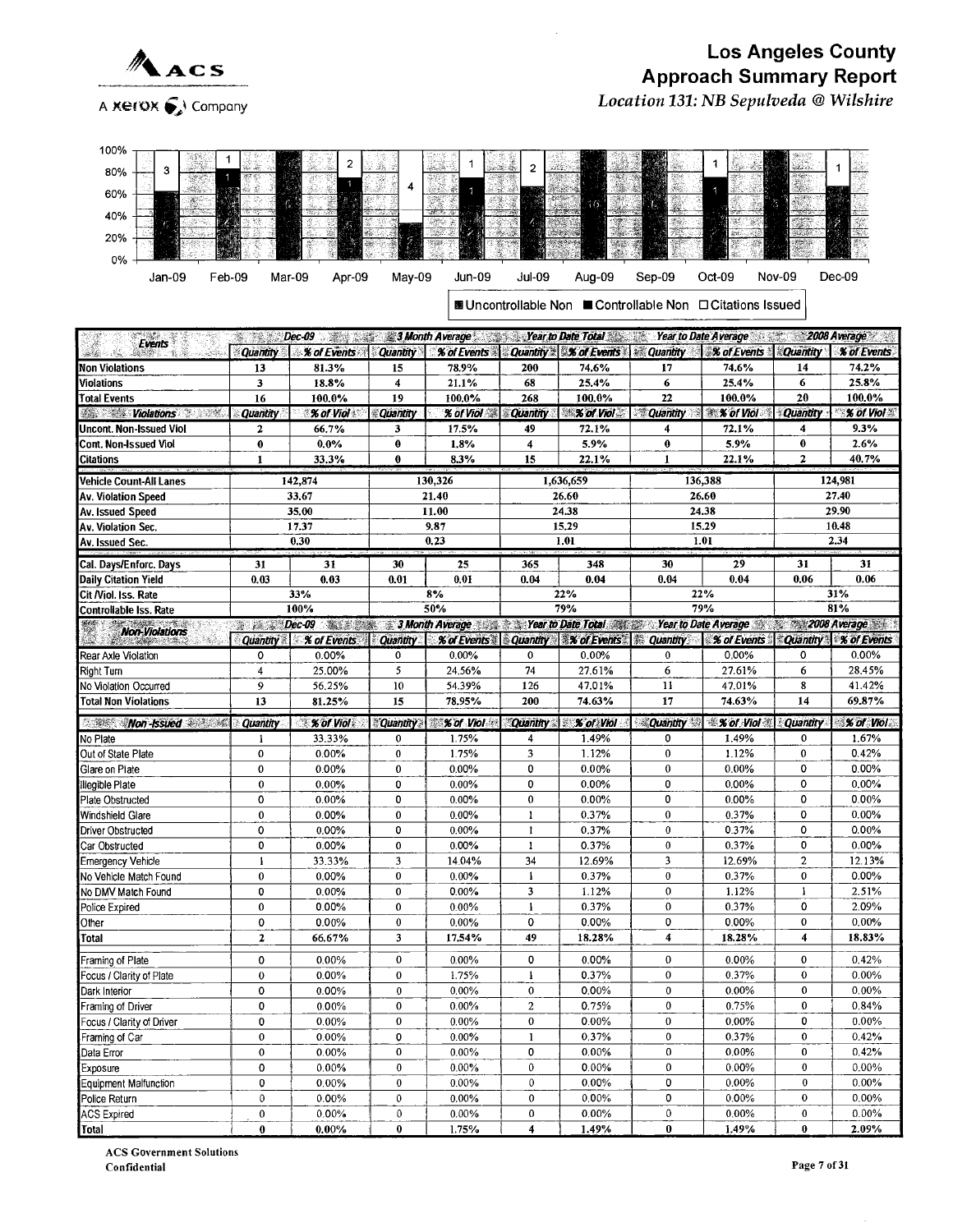

A KerOX (√ Company

# **Los Angeles County** Approach Summary Report

Location 132: SB Sepulveda @ Wilshire

| 100%                                                                              |                       |                                                              |                                |                                        |                           |                               |                       |                                                            |                              |                           |
|-----------------------------------------------------------------------------------|-----------------------|--------------------------------------------------------------|--------------------------------|----------------------------------------|---------------------------|-------------------------------|-----------------------|------------------------------------------------------------|------------------------------|---------------------------|
| 80%                                                                               |                       |                                                              | $\mathcal{L}$                  |                                        |                           |                               |                       |                                                            |                              | 41                        |
|                                                                                   |                       | 4                                                            | 1                              | 2                                      |                           | 熱<br>69.                      |                       |                                                            | 59                           |                           |
| 60%                                                                               |                       |                                                              |                                |                                        | -36<br>2                  | 4                             |                       |                                                            |                              |                           |
| 40%                                                                               |                       | y sa                                                         |                                |                                        | <b>Sec 2455</b><br>$-465$ | お上級                           |                       |                                                            | 37                           |                           |
| 20%                                                                               |                       |                                                              |                                |                                        |                           |                               |                       |                                                            |                              |                           |
|                                                                                   |                       |                                                              |                                |                                        |                           |                               |                       |                                                            |                              |                           |
| 0%                                                                                |                       |                                                              |                                |                                        |                           |                               |                       |                                                            |                              |                           |
| Feb-09<br>Jan-09                                                                  |                       | Mar-09<br>Apr-09                                             | May-09                         | Jun-09                                 | Jul-09                    | Aug-09                        | Sep-09                | Oct-09                                                     | Nov-09                       | Dec-09                    |
|                                                                                   |                       |                                                              |                                |                                        |                           |                               |                       | ■ Uncontrollable Non ■ Controllable Non □ Citations Issued |                              |                           |
|                                                                                   |                       |                                                              |                                |                                        |                           |                               |                       |                                                            |                              |                           |
| eg 1<br><b>Events</b>                                                             | V.<br>I.              | $Dec-09$                                                     |                                | 3 Month Average New Year to Date Total |                           |                               |                       | Year to Date Average                                       |                              | 2008 Average              |
|                                                                                   | <b>Quantity</b>       | % of Events                                                  | <b>Quantity</b>                | % of Events                            | <b>Quantity</b>           | <b>X</b> of Events            | <b>Quantity</b>       | % of Events                                                | <b>Quantity</b>              | <b>% of Events</b>        |
| Non Violations                                                                    | 243                   | 66.0%                                                        | 891                            | 83.7%                                  | 6284                      | 90.4%                         | 524                   | 90.4%                                                      | 452                          | 98.7%                     |
| Violations                                                                        | 125                   | 34.0%                                                        | 174                            | 16.3%                                  | 670                       | 9.6%                          | 56                    | 9.6%                                                       | 3                            | 1.3%                      |
| <b>Total Events</b><br><b>Violations</b><br>a shekarar ta 1999.<br>Waliofariki    | 368                   | 100.0%                                                       | 1065                           | 100.0%                                 | 6954                      | 100.0%                        | 580                   | 100.0%                                                     | 455                          | 100.0%                    |
| Uncont. Non-Issued Viol                                                           | <b>Quantity</b><br>67 | % of Viol<br>53.6%                                           | <b>Quantity</b><br>133         | <b>% of Viol</b><br>爆<br>12.4%         | <b>Quantity</b><br>466    | $\mathscr X$ of Viol<br>69.6% | <b>Quantity</b><br>39 | <b>% of Viol</b><br>69.6%                                  | <b>Quantity</b>              | % of Viol<br>10.3%        |
| <b>Cont. Non-Issued Viol</b>                                                      | 17                    | 13.6%                                                        | 30                             | 2.8%                                   | 89                        | 13.3%                         | 7                     | 13.3%                                                      | $\mathbf{2}$<br>$\mathbf{1}$ | 6.4%                      |
| Citations                                                                         | 41                    | 32.8%                                                        | 20                             | 11.3%                                  | 115                       | 17.2%                         | 10                    | 17.2%                                                      | $\bf{0}$                     | 16.7%                     |
| Vehicle Count-All Lanes                                                           |                       | 167,139                                                      |                                | 160,758                                |                           |                               |                       | 191,743                                                    |                              |                           |
| Av. Violation Speed                                                               |                       | 17.53                                                        |                                | 12.88                                  |                           | 2,300,918<br>23.73            |                       | 23.73                                                      |                              | 177,077<br>21.27          |
| Av. Issued Speed                                                                  |                       | 17.76                                                        |                                | 16.38                                  |                           | 23.45                         |                       | 23.45                                                      |                              | 15.00                     |
| Av. Violation Sec.                                                                |                       | 10.82                                                        |                                | 14.96                                  |                           | 20.17                         |                       | 20.17                                                      |                              | 24.33                     |
| Av. Issued Sec.                                                                   |                       | 8.97                                                         |                                | 12.05                                  |                           | 13.16                         |                       | 13.16                                                      |                              | 11.80                     |
| Cal. Days/Enforc. Days                                                            | 31                    | 31                                                           | 30                             | 30                                     | 365                       | 365                           | 30                    | 30                                                         | 31                           | 31                        |
| <b>Daily Citation Yield</b>                                                       | 1.32                  | 1.32                                                         | 0.65                           | 0.65                                   | 0.32                      | 0.32                          | 0,32                  | 0.32                                                       | 0.01                         | 0.01                      |
| Cit /Viol. Iss. Rate                                                              |                       | 33%                                                          |                                | 11%                                    |                           | 17%                           |                       | 17%                                                        |                              | 14%                       |
| Controllable Iss. Rate                                                            |                       | 71%                                                          |                                | 40%                                    |                           | 56%                           |                       | 56%                                                        |                              | 33%                       |
| Non-Violations                                                                    | UZ.<br>Ŵ.             | Dec-09 3Month Average 20 2 Year to Date Total<br>% of Events |                                | <b>Quantity X of Events</b>            |                           |                               |                       | Year to Date Average 2008 Average Williams<br>% of Events  |                              |                           |
| Sistema (                                                                         | <b>Quantity</b>       |                                                              |                                |                                        | <b>Quantity</b>           |                               | <b>Quantity</b>       |                                                            | <b>Quantity</b>              | % of Events               |
|                                                                                   |                       |                                                              |                                |                                        |                           | % of Events                   |                       |                                                            |                              |                           |
| Rear Axle Violation                                                               | 0                     | 0.00%                                                        | 0                              | 0.00%                                  | 1                         | 0.01%                         | 0                     | 0.01%                                                      | $\mathbf 0$                  | 0.00%                     |
| Right Turn<br>No Violation Occurred                                               | $\mathbf{1}$<br>242   | 0.27%<br>65.76%                                              | 85<br>805                      | 8.02%<br>75.64%                        | 2338<br>3945              | 33.62%<br>56.73%              | 195<br>329            | 33.62%<br>56.73%                                           | 266<br>186                   | 58.42%<br>40.90%          |
| <b>Total Non Violations</b>                                                       | 243                   | 66.03%                                                       | 891                            | 83.66%                                 | 6284                      | 90.37%                        | 524                   | 90.37%                                                     | 452                          | 99.32%                    |
|                                                                                   |                       |                                                              |                                |                                        |                           |                               |                       |                                                            |                              |                           |
| <b>WEST Non-Issued</b><br>No Plate                                                | <b>Quantity</b><br>5  | % of Viol<br>4.00%                                           | <b>Quantity</b><br>10          | <b>X</b> of Viol<br>0.94%              | <b>Quantity</b><br>36     | <b>X</b> of Viol<br>0.52%     | Quantity<br>3         | <b>% of Viol</b><br>0.52%                                  | <b>Quantity</b><br>0         | <b>X of Viol</b><br>0.00% |
| Out of State Plate                                                                | $\overline{c}$        | 1.60%                                                        | 5                              | 0.44%                                  | 16                        | 0.23%                         | 1                     | 0.23%                                                      | $\bf{0}$                     | 0.00%                     |
| Glare on Plate                                                                    | $\mathbf 0$           | 0.00%                                                        | $\mathbf{1}$                   | 0.09%                                  | $\overline{\mathbf{3}}$   | 0.04%                         | 0                     | 0.04%                                                      | 0                            | 0.00%                     |
| Illegible Plate                                                                   | 0                     | 0.00%                                                        | $\overline{2}$                 | 0.22%                                  | $\overline{7}$            | 0.10%                         | 1                     | 0.10%                                                      | $\bf{0}$                     | 0.00%                     |
| Plate Obstructed                                                                  | $\mathbf 0$           | 0.00%                                                        | $\mathbf{1}$                   | 0.09%                                  | 3                         | 0.04%                         | $\mathbf 0$           | 0.04%                                                      | 0                            | 0.00%                     |
| Windshield Glare                                                                  | 10                    | 8.00%                                                        | 1                              | 0.09%                                  | 13                        | 0.19%                         | $\mathbf{1}$          | 0.20%                                                      | $\bf{0}$                     | 0.00%                     |
| Driver Obstructed                                                                 | $\mathbf{1}$          | 0.80%                                                        | $\overline{2}$                 | 0.16%                                  | 6                         | 0.09%                         | $\mathbf{1}$          | 0.09%                                                      | 0                            | 0.00%                     |
| Car Obstructed                                                                    | 6                     | 4.80%                                                        | 13                             | 1.19%                                  | 46                        | 0.66%                         | 4                     | 0.66%                                                      | $\pmb{0}$                    | 0.04%                     |
|                                                                                   | $\bf{0}$<br>0         | 0.00%<br>0.00%                                               | $\overline{c}$<br>$\mathbf{1}$ | 0.19%<br>0.09%                         | 8<br>3                    | 0.12%<br>0.04%                | 1<br>0                | 0.12%<br>0.04%                                             | $\mathbf{1}$<br>$\bf{0}$     | 0.22%<br>0.00%            |
|                                                                                   | 8                     | 6.40%                                                        | 9                              | 0.81%                                  | 34                        | 0.49%                         | 3                     | 0.49%                                                      | 0                            | 0.05%                     |
| Police Expired                                                                    | 35                    | 28.00%                                                       | 6                              | 0.52%                                  | 48                        | 0.69%                         | 4                     | 0.75%                                                      | $\pmb{0}$                    | 0.05%                     |
| <b>Emergency Vehicle</b><br>No Vehicle Match Found<br>No DMV Match Found<br>Other | 0                     | 0.00%                                                        | 81                             | 7.61%                                  | 243                       | 3.49%                         | 20                    | 3.49%                                                      | $\bf{0}$                     | 0.04%                     |
| Total                                                                             | 67                    | 53.60%                                                       | 133                            | 12.45%                                 | 466                       | 6.70%                         | 39                    | 6.78%                                                      | $\boldsymbol{2}$             | 0.40%                     |
| Framing of Plate                                                                  | 0                     | 0.00%                                                        | 0                              | $0.00\%$                               | $\mathbf 0$               | 0.00%                         | $\bf{0}$              | 0.00%                                                      | $\bf{0}$                     | 0.00%                     |
| Focus / Clarity of Plate                                                          | $\pmb{0}$             | 0.00%                                                        | $\overline{2}$                 | 0.19%                                  | 6                         | 0.09%                         | $\mathbf{1}$          | 0.09%                                                      | 0                            | 0.00%                     |
| Dark Interior                                                                     | 14                    | 11.20%                                                       | $\mathbf{1}$                   | 0.13%                                  | 18                        | 0.26%                         | $\overline{2}$        | 0.26%                                                      | 0                            | 0.00%                     |
| Framing of Driver                                                                 | $\pmb{0}$             | $0.00\%$                                                     | $\pmb{0}$                      | $0.00\%$                               | $\mathbf 0$               | 0.00%                         | 0                     | 0.00%                                                      | $\pmb{0}$                    | 0.00%                     |
| Focus / Clarity of Driver                                                         | $\pmb{0}$             | 0.00%                                                        | 0                              | $0.00\%$                               | 0                         | 0.00%                         | 0                     | 0.00%                                                      | 0                            | 0.00%                     |
| Framing of Car                                                                    | $\boldsymbol{0}$      | $0.00\%$                                                     | $\overline{a}$                 | 0.16%                                  | 5                         | 0.07%                         | 0                     | 0.07%                                                      | $\,0\,$                      | 0.04%                     |
| Data Error                                                                        | $\boldsymbol{0}$      | $0.00\%$                                                     | $\pmb{0}$                      | 0.03%                                  | $\mathbf{1}$              | 0.01%                         | 0                     | 0.01%                                                      | 0                            | 0.00%                     |
| Exposure                                                                          | 0<br>$\pmb{0}$        | $0.00\%$                                                     | 0<br>18                        | 0.00%                                  | $\pmb{0}$                 | $0.00\%$                      | $\pmb{0}$             | 0.00%                                                      | -1                           | 0.15%                     |
| <b>Equipment Malfunction</b><br>Police Return                                     | $\boldsymbol{2}$      | 0.00%<br>1.60%                                               | $\overline{7}$                 | 1.69%<br>0.63%                         | 36<br>22                  | 0.52%                         | 3                     | 0.56%                                                      | $\bf{0}$<br>$\bf{0}$         | 0.00%                     |
| <b>ACS Expired</b>                                                                | $\mathbf{1}$<br>17    | 0.80%                                                        | $\mathbf 0$                    | $0.00\%$                               | $\mathbf{1}$              | 0.32%<br>0.01%                | $\overline{a}$<br>0   | 0.32%<br>0.02%                                             | 0                            | 0.00%<br>0.00%            |

**ACS Government Solutions** Confidential

 $\ddot{\phantom{a}}$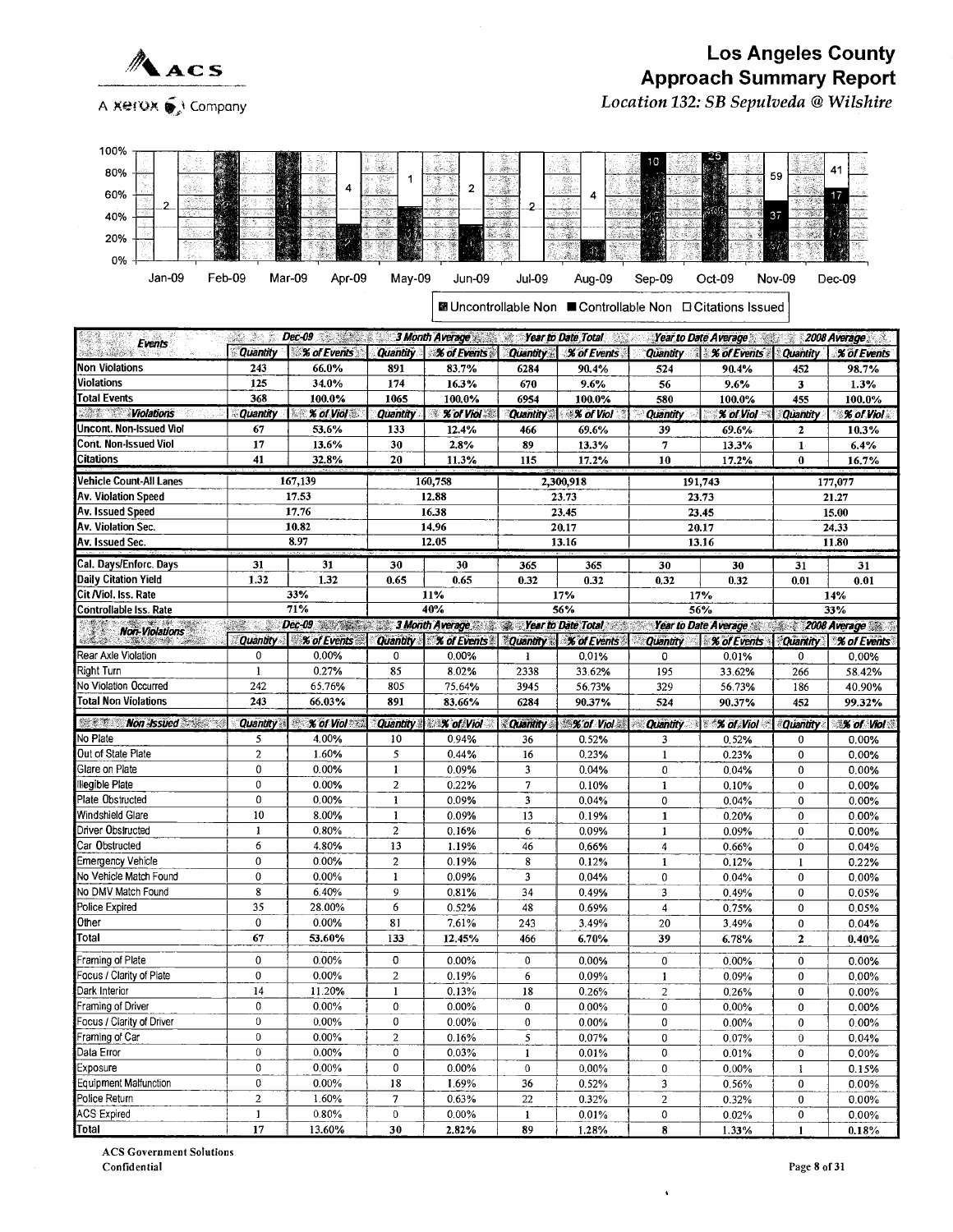

#### Los Angeles County  $\triangle_{\texttt{ACS}}$  Los Angeles County A ~~t°s~P ~~ Company Location 133: EB Wilshire @Sepulveda

| 100%                                               |                      |                        |                        |                                                                                                |                       |                                                            |                                 |                                       |                        |                     |
|----------------------------------------------------|----------------------|------------------------|------------------------|------------------------------------------------------------------------------------------------|-----------------------|------------------------------------------------------------|---------------------------------|---------------------------------------|------------------------|---------------------|
| 80%                                                |                      |                        | 9                      | 3<br>Ja.                                                                                       | 7                     |                                                            |                                 |                                       | 8                      |                     |
| 8<br>20                                            | 18                   | 16                     |                        | ಿಕ                                                                                             | 湯                     | 14<br>sidudi                                               | 13<br>4                         | 12                                    |                        | 12                  |
| 60%                                                |                      | Œ                      |                        |                                                                                                |                       | 2017                                                       |                                 |                                       |                        |                     |
| 40%                                                |                      | pp.                    |                        |                                                                                                |                       |                                                            |                                 |                                       | بمحمد                  |                     |
| 20%                                                |                      |                        |                        |                                                                                                |                       |                                                            |                                 |                                       |                        | ш                   |
|                                                    | te 1                 |                        |                        |                                                                                                |                       |                                                            |                                 |                                       |                        |                     |
| 0%                                                 |                      |                        |                        |                                                                                                |                       |                                                            |                                 |                                       |                        |                     |
| Jan-09<br>Feb-09                                   | Mar-09               | Apr-09                 | May-09                 | Jun-09                                                                                         | Jul-09                | Aug-09                                                     | $Sep-09$                        | Oct-09                                | Nov-09                 | Dec-09              |
|                                                    |                      |                        |                        |                                                                                                |                       | ■ Uncontrollable Non ■ Controllable Non □ Citations Issued |                                 |                                       |                        |                     |
|                                                    |                      |                        |                        |                                                                                                |                       |                                                            |                                 |                                       |                        |                     |
| Events                                             | 59. Q                | $Dec-09$               |                        | <b>3 Month Average State Sear to Date Total Average State Sear to Date Total Average State</b> |                       |                                                            |                                 | Year to Date Average                  |                        | 2008 Average        |
|                                                    | <b>Quantity</b>      | <b>% of Events</b>     | Quantity               | % of Events                                                                                    | <b>Quantity</b>       | % of Events                                                | <b>Quantity</b>                 | % of Events                           | Quantity               | <b>% of Events</b>  |
| <b>Non Violations</b>                              | 148                  | 88.1%                  | 189                    | 88.6%                                                                                          | 2231                  | 89.2%                                                      | 186                             | 89.2%                                 | 239                    | 89.1%               |
| Violations<br>Total Events                         | 20<br>168            | 11.9%<br>100.0%        | 24<br>213              | 11.4%<br>100.0%                                                                                | 271<br>2502           | 10.8%                                                      | 23<br>209                       | 10.8%                                 | 29                     | 10.9%               |
| $\mathcal{B}^+$<br><b>Violations</b>               | Quantity             | % of Viol              | <b>Quantity</b>        | $\frac{1}{2}$ % of Viol                                                                        | <b>Quantity</b>       | 100.0%<br>% of Viol                                        | <b>Quantity</b><br>3.           | 100.0%<br>$\approx$ % of Viol $\cdot$ | 268<br><b>Quantity</b> | 100.0%<br>% of Viol |
| Uncont. Non-Issued Viol                            | 8                    | 40.0%                  | 12                     | 5.8%                                                                                           | 122                   | 45.0%                                                      | 10                              | 45.0%                                 | 14                     | 7.4%                |
| <b>Cont. Non-Issued Viol</b>                       | $\bf{0}$             | 0.0%                   | $\mathbf{1}$           | 0.5%                                                                                           | 9                     | 3.3%                                                       | $\mathbf{1}$                    | 3.3%                                  | $\mathbf{2}$           | 2.3%                |
| <b>Citations</b>                                   | 12                   | 60.0%                  | 11                     | 45.2%                                                                                          | 140                   | 51.7%                                                      | 12                              | 51.7%                                 | 14                     | 51.6%               |
| Vehicle Count-All Lanes                            |                      | 717,971                |                        | 763,770                                                                                        |                       | 9,286,484                                                  | 773,874                         |                                       |                        | 547,559             |
| Av. Violation Speed                                |                      | 32.05                  |                        | 29.44                                                                                          |                       | 29.57                                                      |                                 | 29.57                                 |                        | 28.21               |
| Av. Issued Speed                                   |                      | 34.75                  |                        | 32.11                                                                                          |                       | 31.04                                                      |                                 | 31.04                                 |                        | 29.81               |
| Av. Violation Sec.                                 |                      | 0.99                   |                        | 3.71                                                                                           |                       | 2.87                                                       | 2.87                            |                                       |                        | 2.10                |
| Av. Issued Sec.                                    |                      | 0.93                   |                        | 1.37                                                                                           |                       | 1.23                                                       | 1.23                            |                                       |                        | 1.09                |
| Cal. Days/Enforc. Days                             | 31                   | 31                     | 30                     | 30                                                                                             | 365                   | 365                                                        | 30                              | 30                                    | 31                     | 31                  |
| Daily Citation Yield                               | 0.39                 | 0.39                   | 0.36                   | 0.36                                                                                           | 0.38                  | 0.38                                                       | 0,38                            | 0.38                                  | 0.46                   | 0.46                |
| Cit /Viol. Iss. Rate                               |                      | 60%                    |                        | 45%                                                                                            |                       | 52%                                                        | 52%                             |                                       |                        | 48%                 |
| <b>Controllable Iss. Rate</b>                      |                      | 100%                   |                        | 92%                                                                                            |                       | 94%                                                        | 94%                             |                                       |                        | 90%                 |
|                                                    |                      |                        |                        |                                                                                                |                       |                                                            |                                 |                                       |                        |                     |
| <b>Non-Violations</b>                              |                      | Dec-09 3 Month Average |                        |                                                                                                |                       | Year to Date Total Year to Date Average 2008 Average       |                                 |                                       |                        |                     |
|                                                    | <b>Quantity</b>      | % of Events            | Quantity               | <b><i>** of Events</i></b>                                                                     | <b>Quantity</b>       | <b>X</b> of Events                                         | <b>Quantity</b>                 | % of Events                           | <b>Quantity</b>        | <b>% of Events</b>  |
| Rear Axle Violation<br>Right Turn                  | $\bf{0}$<br>70       | 0.00%<br>41.67%        | 0<br>75                | 0.00%<br>35.16%                                                                                | $\overline{c}$        | 0.08%                                                      | 0<br>84                         | 0.08%                                 | 0                      | 0.09%               |
| No Violation Occurred                              | 78                   | 46.43%                 | 114                    | 53.44%                                                                                         | 1002<br>1227          | 40.05%<br>49.04%                                           | 102                             | 40.05%<br>49.04%                      | 98<br>141              | 36.44%<br>52.67%    |
| Total Non Violations                               | 148                  | 88.10%                 | 189                    | 88,59%                                                                                         | 2231                  | 89.17%                                                     | 186                             | 89.17%                                | 239                    | 89.21%              |
| <b><i>Mon-Issued</i></b>                           |                      |                        |                        |                                                                                                |                       |                                                            |                                 |                                       |                        |                     |
| No Plate                                           | <b>Quantity</b><br>1 | $%$ of Viol<br>5.00%   | <b>Quantity</b><br>1   | % of Viol<br>0.63%                                                                             | <b>Quantity</b><br>11 | % of <i>Viol</i><br>0.44%                                  | <b>Quantity</b><br>$\mathbf{1}$ | % of Viol<br>0.44%                    | Quantity<br>2          | % of Viol<br>0.75%  |
| Out of State Plate                                 | 0                    | 0.00%                  | $\mathbf{1}$           | 0.31%                                                                                          | 6                     | 0.24%                                                      | 1                               | 0.24%                                 | $\mathbf 0$            | 0.03%               |
| Glare on Plate                                     | $\mathbf{0}$         | 0.00%                  | 0                      | 0.00%                                                                                          | $\mathbf{0}$          | 0.00%                                                      | $\bf{0}$                        | 0.00%                                 | $\mathbf{0}$           | $0.00\%$            |
| Illegible Plate                                    | $\bf{0}$             | 0.00%                  | 0                      | $0.00\%$                                                                                       | $\bf{0}$              | 0.00%                                                      | $\bf{0}$                        | $0.00\%$                              | $\mathbf{0}$           | 0.00%               |
| Plate Obstructed                                   | $\mathbf 0$          | 0.00%                  | 0                      | 0.00%                                                                                          | $\mathbf{0}$          | 0.00%                                                      | $\bf{0}$                        | 0.00%                                 | $\bf{0}$               | 0.03%               |
| Windshield Glare                                   | $\mathbf{1}$         | 5.00%                  | 0                      | 0.00%                                                                                          | 15                    | 0.60%                                                      | $\mathbf{1}$                    | 0.60%                                 | 3                      | 1.12%               |
| Driver Obstructed                                  | $\mathbf{1}$         | 5.00%                  | $\mathbf{0}$           | 0.00%                                                                                          | $\mathbf{1}$          | 0.04%                                                      | $\bf{0}$                        | 0.04%                                 | $\mathbf 0$            | 0.09%               |
| Car Obstructed                                     | 0                    | 0.00%                  | 0                      | 0.00%                                                                                          | 6                     | 0.24%                                                      | 1                               | 0.24%                                 | 1                      | 0.31%               |
| <b>Emergency Vehicle</b><br>No Vehicle Match Found | $\mathbf{1}$<br>0    | 5.00%                  | 5<br>$\pmb{0}$         | 2.19%                                                                                          | 37                    | 1.48%                                                      | 3                               | 1.48%                                 | 3                      | 0.93%               |
| No DMV Match Found                                 | $\mathbf{1}$         | 0.00%<br>5.00%         | $\mathbf{1}$           | 0.16%<br>0.63%                                                                                 | 3<br>17               | 0.12%<br>0.68%                                             | $\pmb{0}$<br>$\mathbf{1}$       | 0.12%<br>0.68%                        | 0<br>$\boldsymbol{2}$  | 0.00%<br>0.62%      |
| Police Expired                                     | 3                    | 15.00%                 | 4                      | 1.88%                                                                                          | 26                    | 1.04%                                                      | $\mathbf 2$                     | 1.04%                                 | 3                      | 1.09%               |
| Other                                              | 0                    | 0.00%                  | 0                      | 0.00%                                                                                          | $\bf{0}$              | $0.00\%$                                                   | $\pmb{0}$                       | $0.00\%$                              | $\pmb{0}$              | 0.06%               |
| Total                                              | 8                    | 40.00%                 | 12                     | 5.78%                                                                                          | 122                   | 4.88%                                                      | 10                              | 4.88%                                 | 14                     | 5.04%               |
| Framing of Plate                                   | $\bf{0}$             | 0.00%                  | $\pmb{0}$              | 0.00%                                                                                          | $\bf{0}$              | 0.00%                                                      | $\pmb{0}$                       | $0.00\%$                              | 0                      | 0.03%               |
| Focus / Clarity of Plate                           | 0                    | 0.00%                  | $\pmb{0}$              | 0.00%                                                                                          | 3                     | 0.12%                                                      | $\bf{0}$                        | 0.12%                                 | $\mathbf{1}$           | 0.34%               |
| Dark Interior                                      | 0                    | 0.00%                  | 0                      | $0.00\%$                                                                                       | $\mathbf{1}$          | 0.04%                                                      | $\pmb{0}$                       | 0.04%                                 | $\pmb{0}$              | 0.03%               |
| Framing of Driver                                  | 0                    | 0.00%                  | $\pmb{0}$              | $0.00\%$                                                                                       | 0                     | $0.00\%$                                                   | 0                               | 0.00%                                 | $\pmb{0}$              | $0.00\%$            |
|                                                    | 0                    | 0.00%                  | $\pmb{0}$              | $0.00\%$                                                                                       | $\pmb{0}$             | 0.00%                                                      | $\pmb{0}$                       | $0.00\%$                              | $\pmb{0}$              | 0.00%               |
| Focus / Clarity of Driver<br>Framing of Car        | 0                    | 0.00%                  | $\pmb{0}$              | 0.16%                                                                                          | 3                     | 0.12%                                                      | 0                               | 0.12%                                 | $\pmb{0}$              | $0.00\%$            |
| Data Error                                         | 0                    | 0.00%                  | $\bf{0}$               | $0.00\%$                                                                                       | 0                     | $0.00\%$                                                   | $\pmb{0}$                       | $0.00\%$                              | $\pmb{0}$              | 0.12%               |
| Exposure                                           | 0                    | 0.00%                  | $\pmb{0}$              | 0.16%                                                                                          | $\mathbf{1}$          | 0.04%                                                      | $\pmb{0}$                       | 0.04%                                 | $\boldsymbol{0}$       | 0.03%               |
| Equipment Malfunction<br>Police Return             | 0<br>0               | 0.00%<br>0.00%         | $\pmb{0}$<br>$\pmb{0}$ | 0.16%<br>0.00%                                                                                 | 1<br>0                | 0.04%<br>0.00%                                             | 0<br>$\pmb{0}$                  | 0.04%<br>$0.00\%$                     | $\pmb{0}$<br>$\pmb{0}$ | 0.00%<br>0.00%      |

ACS Expired 0 0.00% 0 0.00% 0 0.00% 0 0.00% 0 0.00%  $\frac{3.60 \text{ m}}{10 \text{ rad}}$  0 0.00% 1 0.47% 9 0.36% 1 0.36% 2 0.56

ACS Government Solutions Confidential Page 9 of 31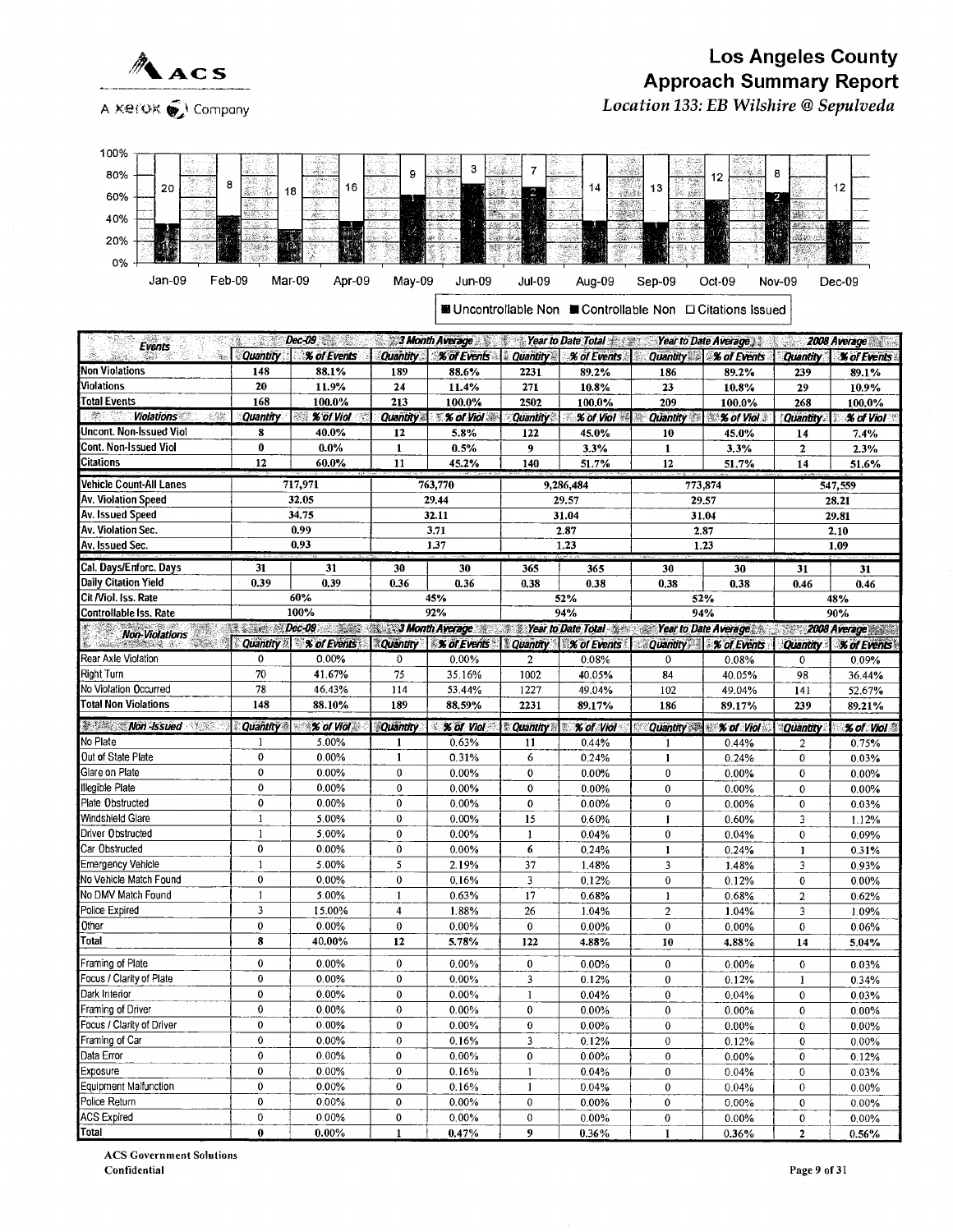

A Xerox  $\mathcal{C}$  Company

## Los Angeles County Approach Summary Report

Location 134: WB Wilshire @ Sepulveda



| <b>Events</b>                                       |                          | Dec 09 Dec 09 3 Month Average Vear to Date Total Vear to Date To Date Average 2008 Average |                          |                                                 |                                        |                                                                                    |                             |                             |                     |                      |
|-----------------------------------------------------|--------------------------|--------------------------------------------------------------------------------------------|--------------------------|-------------------------------------------------|----------------------------------------|------------------------------------------------------------------------------------|-----------------------------|-----------------------------|---------------------|----------------------|
|                                                     | <b>Quantity</b>          | <b>X</b> of Events                                                                         |                          | Quantity % of Events Quantity                   |                                        | <b>% of Events Quantity</b>                                                        |                             | $\frac{1}{2}$ % of Events   | <b>Quantity</b>     | <b>% of Events</b>   |
| <b>Non Violations</b>                               | 152                      | 71.4%                                                                                      | 167                      | 71.1%                                           | 2075                                   | 73.5%                                                                              | 173                         | 73.5%                       | 161                 | 74.2%                |
| <b>Violations</b>                                   | 61                       | 28.6%                                                                                      | 68                       | 28.9%                                           | 747                                    | 26.5%                                                                              | 62                          | 26.5%                       | 59                  | 25.8%                |
| <b>Total Events</b>                                 | 213                      | 100.0%                                                                                     | 235                      | 100.0%                                          | 2822                                   | 100.0%                                                                             | 235                         | 100.0%                      | 220                 | 100.0%               |
| <i><b>Violations</b></i><br>있어서 보내                  | <b>Quantity</b>          | $ $ $\mathcal X$ of Viol                                                                   | <b>Quantity</b>          | % of Viol                                       | <b>Quantity</b>                        | $% of Vol \approx$                                                                 | <b><i>Cuantity</i></b>      | $\mathcal X$ of Viol        |                     | Quantity   % of Viol |
| Uncont. Non-Issued Viol                             | 22                       | 36.1%                                                                                      | 26                       | 10.9%                                           | 249                                    | 33.3%                                                                              | 21                          | 33.3%                       | 21                  | 4.9%                 |
| Cont. Non-Issued Viol                               | $\pmb{0}$                | 0.0%                                                                                       | $\overline{\mathbf{4}}$  | 1.7%                                            | 18                                     | 2.4%                                                                               | $\overline{2}$              | 2.4%                        | $\overline{2}$      | 2.1%                 |
| <b>Citations</b>                                    | 39                       | 63.9%                                                                                      | 38                       | 56.4%                                           | 480                                    | 64.3%                                                                              | 40                          | 64.3%                       | 35                  | 64.7%                |
| <b>Vehicle Count-All Lanes</b>                      |                          | 507,194                                                                                    |                          | 719,022                                         |                                        | 7,316,005                                                                          |                             | 609,667                     |                     | 646,745              |
| Av. Violation Speed                                 |                          | 33.51                                                                                      |                          | 33.82                                           |                                        | 33.80                                                                              |                             | 33.80                       |                     | 34.69                |
| Av. Issued Speed                                    |                          | 33.05                                                                                      |                          | 34.98                                           |                                        | 34.12                                                                              |                             | 34.12                       |                     | 34.76                |
| Av. Violation Sec.                                  |                          | 1.64                                                                                       |                          | 3.44                                            |                                        | 2.24                                                                               |                             | 2.24                        |                     | 1.40                 |
| Av. Issued Sec.                                     |                          | 1.65                                                                                       |                          | 2.87                                            |                                        | 2.10                                                                               |                             | 2.10                        |                     | 1.15                 |
|                                                     |                          |                                                                                            |                          |                                                 |                                        |                                                                                    |                             |                             |                     |                      |
| Cal. Days/Enforc. Days                              | 31                       | 31                                                                                         | 30                       | 30                                              | 365                                    | 365                                                                                | 30                          | 30                          | 31                  | 31                   |
| <b>Daily Citation Yield</b><br>Cit /Viol. Iss. Rate | 1.26                     | 1.26<br>64%                                                                                | 1,26                     | 1.26<br>56%                                     | 1.32                                   | 1.32<br>64%                                                                        | 1.32                        | 1.32<br>64%                 | 1.16                | 1.16<br>60%          |
| Controllable Iss. Rate                              |                          | 100%                                                                                       |                          | 91%                                             |                                        | 96%                                                                                |                             | 96%                         |                     | 95%                  |
|                                                     |                          | Dec-09 3 3 Month Average                                                                   |                          |                                                 |                                        | <b>Sear to Date Total State Year to Date Average 3 2008 Average 3 2008 Average</b> |                             |                             |                     |                      |
| <b>Non-Violations</b>                               |                          | Quantity \ % of Events                                                                     |                          | Quantity   % of Events   Quantity   % of Events |                                        |                                                                                    |                             | Quantity <b>X</b> of Events |                     | Quantity % of Events |
| Rear Axle Violation                                 | $\mathbf{1}$             | 0.47%                                                                                      | $\mathbf{0}$             | 0.00%                                           | 5                                      | 0.18%                                                                              | $\pmb{0}$                   | 0.18%                       | $\mathbf{0}$        | 0.04%                |
| Right Turn                                          | 81                       | 38.03%                                                                                     | 68                       | 28.75%                                          | 1152                                   | 40.82%                                                                             | 96                          | 40.82%                      | 96                  | 43.63%               |
| No Violation Occurred                               | 70                       | 32.86%                                                                                     | 100                      | 42.35%                                          | 918                                    | 32.53%                                                                             | 77                          | 32.53%                      | 65                  | 29.64%               |
| <b>Total Non Violations</b>                         | 152                      | 71.36%                                                                                     | 167                      | 71.10%                                          | 2075                                   | 73.53%                                                                             | 173                         | 73.53%                      | 161                 | 73.31%               |
|                                                     |                          |                                                                                            |                          |                                                 |                                        |                                                                                    |                             |                             |                     |                      |
| <b>Mon-Issued</b><br>Seren di                       | <b>Quantity</b>          | <b>X</b> of Viol                                                                           | <b>Quantity</b>          | % of Viol                                       | <b>Quantity</b>                        | % of Viol                                                                          | <b>Quantity</b>             | <b>% of Viol</b>            | <b>Quantity</b>     | % of Viol            |
| No Plate                                            | $\overline{\mathbf{2}}$  | 3.28%                                                                                      | $\mathbf{1}$             | 0.57%                                           | 24                                     | 0.85%                                                                              | 2                           | 0.85%                       | 3                   | 1.14%                |
| Out of State Plate                                  | $\overline{\mathbf{3}}$  | 4.92%                                                                                      | $\sqrt{2}$               | 0.99%                                           | 38                                     | 1.35%                                                                              | 3                           | 1.35%                       | $\mathbf{1}$        | 0.34%                |
| Glare on Plate                                      | $\bf{0}$                 | 0.00%                                                                                      | $\mathbf 0$              | 0.00%                                           | 0                                      | 0.00%                                                                              | $\bf{0}$                    | 0.00%                       | 0                   | 0.00%                |
| Illegible Plate                                     | $\pmb{0}$<br>$\mathbf 0$ | 0.00%                                                                                      | $\mathbf{1}$<br>$\bf{0}$ | 0.28%                                           | $\overline{a}$                         | 0.07%                                                                              | $\mathbf 0$<br>$\mathbf 0$  | 0.07%                       | 0<br>$\overline{0}$ | 0.08%                |
| Plate Obstructed                                    | $\bf{0}$                 | 0.00%<br>0.00%                                                                             | $\mathbf{0}$             | 0.00%                                           | $\mathbf{1}$                           | 0.04%                                                                              |                             | 0.04%<br>1.03%              |                     | 0.00%<br>2.92%       |
| Windshield Glare<br><b>Driver Obstructed</b>        | $\mathbf 0$              | 0.00%                                                                                      | $\mathbf{1}$             | 0.00%<br>0.57%                                  | 29<br>7                                | 1.03%<br>0.25%                                                                     | $\mathbf 2$<br>$\mathbf{1}$ | 0.25%                       | 6<br>$\mathbf 0$    | 0.08%                |
| Car Obstructed                                      | $\mathbf{1}$             | 1.64%                                                                                      | $\bf{0}$                 | 0.14%                                           | $\overline{4}$                         | 0.14%                                                                              | $\bf{0}$                    | 0.14%                       | 0                   | 0.08%                |
| <b>Emergency Vehicle</b>                            | $\mathbf{I}$             | 1.64%                                                                                      | 4                        | 1.84%                                           | 20                                     | 0.71%                                                                              | $\overline{a}$              | 0.71%                       | $\mathbf{I}$        | 0.64%                |
| No Vehicle Match Found                              | $\mathbf{0}$             | 0.00%                                                                                      | $\mathbf{0}$             | 0.14%                                           | 5                                      | 0.18%                                                                              | $\mathbf 0$                 | 0.18%                       | 0                   | 0.00%                |
| No DMV Match Found                                  | 3                        | 4.92%                                                                                      | $\overline{4}$           | 1.70%                                           | 37                                     | 1.31%                                                                              | 3                           | 1.31%                       | 4                   | 1.67%                |
| Police Expired                                      | 12                       | 19.67%                                                                                     | 11                       | 4.53%                                           | 81                                     | 2.87%                                                                              | $\overline{7}$              | 2.87%                       | 6                   | 2.73%                |
| Other                                               | $\mathbf 0$              | 0.00%                                                                                      | $\mathbf{0}$             | 0.14%                                           | $\mathbf{1}$                           | 0.04%                                                                              | $\mathbf 0$                 | 0.04%                       | $\mathbf 0$         | 0.04%                |
| Total                                               | 22                       | 36.07%                                                                                     | 26                       | 10.91%                                          | 249                                    | 8.82%                                                                              | 21                          | 8.82%                       | 21                  | 9.70%                |
|                                                     |                          |                                                                                            |                          |                                                 |                                        |                                                                                    |                             |                             |                     |                      |
| Framing of Plate                                    | $\mathbf{0}$             | 0.00%                                                                                      | $\bf{0}$                 | 0.00%                                           | 0                                      | 0.00%                                                                              | $\mathbf 0$                 | 0.00%                       | $\mathbf 0$         | 0.00%                |
| Focus / Clarity of Plale                            | $\mathbf 0$              | 0.00%                                                                                      | $\bf{0}$                 | 0.14%                                           | $\overline{a}$                         | 0.07%                                                                              | $\mathbf 0$                 | 0.07%                       | 0                   | 0.15%                |
| Dark Interior                                       | $\bf{0}$                 | 0.00%                                                                                      | $\pmb{0}$                | 0.00%                                           | 0                                      | 0.00%                                                                              | $\mathbf 0$                 | 0.00%                       | $\overline{0}$      | 0.00%                |
| Framing of Driver                                   | 0                        | 0.00%                                                                                      | $\bf{0}$                 | 0.00%                                           | 0                                      | 0.00%                                                                              | $\mathbf{0}$                | 0.00%                       | 0                   | 0.00%                |
| Focus / Clarity of Driver                           | 0                        | 0.00%                                                                                      | $\pmb{0}$                | 0.00%                                           | 0                                      | $0.00\%$                                                                           | 0                           | 0.00%                       | 0                   | 0.00%                |
| Framing of Car                                      | 0                        | 0.00%                                                                                      | $\mathbf{0}$             | 0.00%                                           | $\mathbf 0$                            | 0.00%                                                                              | $\mathbf{0}$                | $0.00\%$                    | 0                   | 0.00%                |
| Data Error                                          | $\mathbf 0$              | 0.00%                                                                                      | 3                        | 1.27%                                           | 9                                      | 0.32%                                                                              | $\mathbf{1}$                | 0.32%                       | $\mathbf{1}$        | 0.45%                |
| Exposure                                            | $\bf{0}$<br>0            | 0.00%                                                                                      | $\pmb{0}$                | 0.00%                                           | $\overline{a}$                         | 0.07%                                                                              | $\bf{0}$<br>$\mathbf 0$     | 0.07%                       | 0<br>0              | 0.04%                |
| Equipment Malfunction                               | $\mathbf 0$              | 0.00%                                                                                      | $\mathbf 0$<br>$\pmb{0}$ | 0.00%                                           | $\mathbf 0$<br>$\overline{\mathbf{3}}$ | 0.00%                                                                              | 0                           | 0.00%                       | 0                   | 0.19%<br>0.00%       |
| Police Return<br><b>ACS Expired</b>                 | 0                        | 0.00%<br>0.00%                                                                             | 0                        | 0.14%<br>0.14%                                  | $\mathbf 2$                            | 0.11%<br>0.07%                                                                     | 0                           | 0.11%<br>0.07%              | 0                   | 0.08%                |
|                                                     | $\bf{0}$                 |                                                                                            | 4                        |                                                 | 18                                     |                                                                                    | $\mathbf 2$                 |                             | $\mathbf{z}$        | 0.91%                |
| <b>Total</b>                                        |                          | $0.00\%$                                                                                   |                          | 1.70%                                           |                                        | $0.64\%$                                                                           |                             | 0.64%                       |                     |                      |

ACS Government Solutions Confidential Paee 10 of 31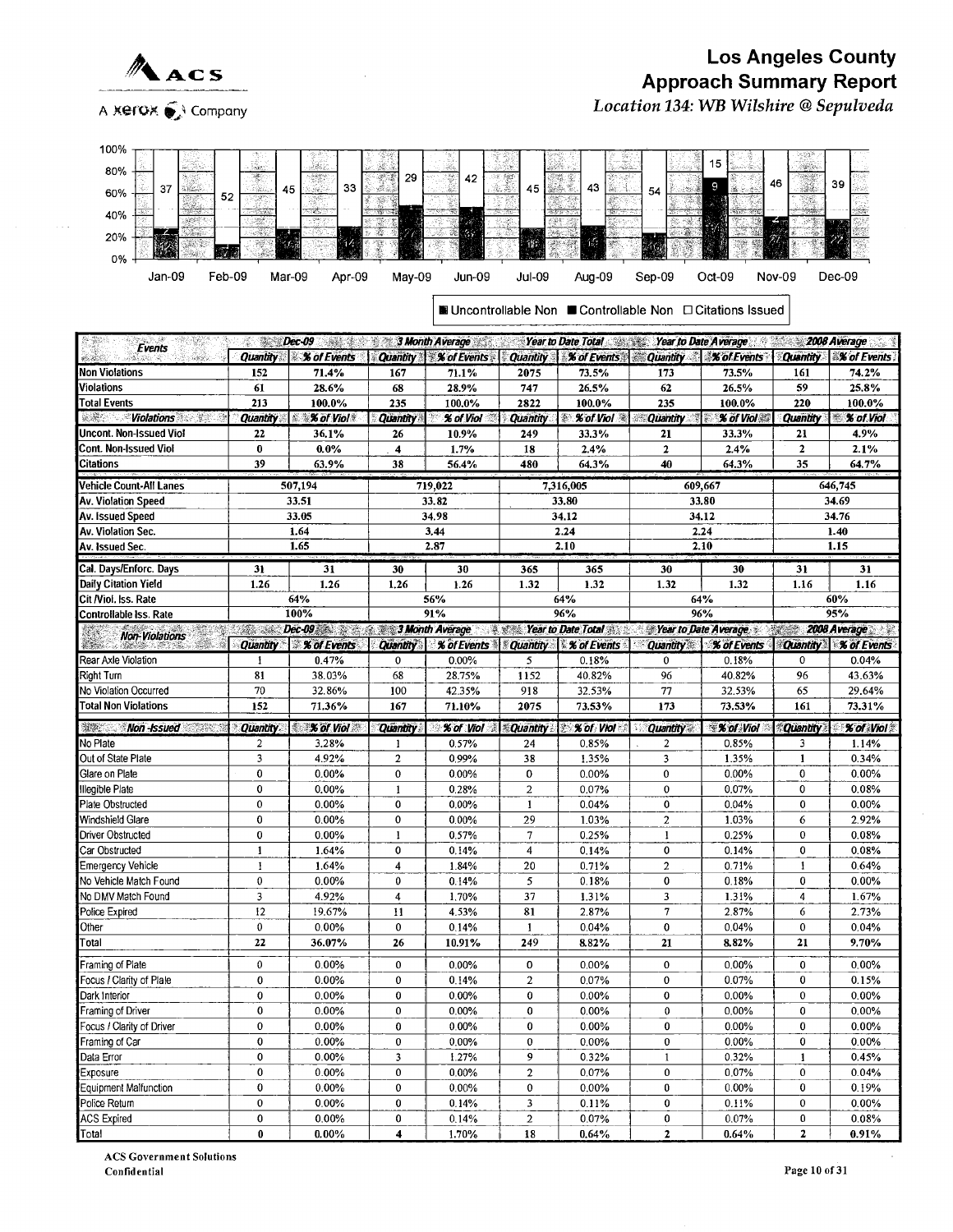

100%

#### Los Angeles County Approach Summary Report Location 144: WB Wilshire @ Sepulveda

| 80%<br>17<br>22                                    |                         | 18                                                                 | 19                                  | 23                | 36               | 26                                                                         | 35                 | 19                                | 21                | 26                         |
|----------------------------------------------------|-------------------------|--------------------------------------------------------------------|-------------------------------------|-------------------|------------------|----------------------------------------------------------------------------|--------------------|-----------------------------------|-------------------|----------------------------|
| 60%                                                |                         |                                                                    |                                     |                   |                  |                                                                            |                    |                                   |                   |                            |
|                                                    |                         | $\mathbb{R}$ , $\mathbb{R}^m$                                      |                                     | 5                 |                  | 13                                                                         | 冨                  |                                   |                   |                            |
| 40%                                                |                         | G)                                                                 | 36                                  |                   |                  |                                                                            |                    |                                   |                   |                            |
| 20%                                                |                         |                                                                    |                                     |                   |                  |                                                                            | $\mathcal{U}$      |                                   |                   |                            |
| 0%                                                 |                         |                                                                    |                                     |                   |                  |                                                                            |                    |                                   |                   |                            |
|                                                    |                         |                                                                    |                                     |                   |                  |                                                                            |                    |                                   |                   |                            |
| Feb-09<br>Jan-09                                   |                         | Mar-09<br>Apr-09                                                   | May-09                              | <b>Jun-09</b>     | Jul-09           | Aug-09                                                                     | Sep-09             | Oct-09                            | <b>Nov-09</b>     | Dec-09                     |
|                                                    |                         |                                                                    |                                     |                   |                  |                                                                            |                    |                                   |                   |                            |
|                                                    |                         |                                                                    |                                     |                   |                  | 國Uncontrollable Non ■ Controllable Non □ Citations Issued                  |                    |                                   |                   |                            |
| $\mathcal{F}^{\mathcal{A}}$                        |                         | <b>まます。Dec-09 ままの表現</b>                                            |                                     | 3 Month Average   |                  | <b>Sear to Date Total Sear to Date Average Search Sear to Date Average</b> |                    |                                   |                   | <b>Excess 2008 Average</b> |
| Events<br>- 10                                     | <b>Quantity</b>         | % of Events                                                        | <b>Quantity</b>                     | % of Events       | <b>Quantity</b>  | % of Events                                                                | <b>Quantity</b>    | % of Events                       | <b>Quantity</b>   | <b><i>X</i></b> of Events  |
| Non Violations                                     | 77                      | 53.5%                                                              | 110                                 | 64.1%             | 932              | 57.6%                                                                      | 78                 | 57.6%                             | 97                | 58.0%                      |
| Violations                                         | 67                      | 46.5%                                                              | 62                                  | 35.9%             | 687              | 42.4%                                                                      | 57                 | 42.4%                             | 62                | 42.0%                      |
| Total Events                                       | 144                     | 100.0%                                                             | 172                                 | 100.0%            | 1619             | 100.0%                                                                     | 135                | 100.0%                            | 159               | 100.0%                     |
| <b>Wiolations</b>                                  | <b>Quantity</b>         | % of Viol                                                          | <b>Quantity</b>                     | % of Viol<br>濠    | <b>Quantity</b>  | % of Viol                                                                  | Quantity           | % of Viol                         | Quantity          | % of Viol                  |
| Uncont. Non-Issued Viol                            | 39                      | 58.2%                                                              | 34                                  | 20.0%             | 383              | 55.7%                                                                      | 32                 | 55.7%                             | 35                | 9.0%                       |
| Cont. Non-Issued Viol                              | $\mathbf{2}$            | 3.0%                                                               | $\overline{2}$                      | 1.4%              | 30               | 4.4%                                                                       | 3                  | 4.4%                              | 3                 | 3.0%                       |
| Citations                                          | 26                      | 38.8%                                                              | 25                                  | 40.5%             | 274              | 39.9%                                                                      | 23                 | 39.9%                             | 24                | 39.9%                      |
| Vehicle Count-All Lanes                            |                         | 697,880                                                            |                                     |                   |                  |                                                                            |                    |                                   |                   |                            |
| <b>Av. Violation Speed</b>                         |                         | 32.30                                                              |                                     | 723,403           |                  | 8,692,412                                                                  |                    | 724,368                           |                   | 700,036                    |
| Av. Issued Speed                                   |                         | 36.81                                                              |                                     | 32.80<br>36.64    |                  | 32.27<br>36.54                                                             |                    | 32.27                             |                   | 33.78                      |
| Av. Violation Sec.                                 |                         | 5.92                                                               |                                     | 4.43              |                  | 4.29                                                                       |                    | 36.54<br>4.29                     |                   | 37.61                      |
| Av. Issued Sec.                                    |                         | 3.15                                                               |                                     | 1.72              |                  | 1.37                                                                       | 1.37               |                                   |                   | 3.35<br>1.01               |
|                                                    |                         |                                                                    |                                     |                   |                  |                                                                            |                    |                                   |                   |                            |
| Cal. Days/Enforc. Days                             | 31                      | 31                                                                 | 30                                  | 30                | 365              | 365                                                                        | 30                 | 30                                | 31                | 31                         |
| Daily Citation Yield                               | 0.84                    | 0.84                                                               | 0.82                                | 0.82              | 0.75             | 0.75                                                                       | 0.75               | 0.75                              | 0.78              | 0.78                       |
| Cit /Viol. Iss. Rate                               |                         | 39%                                                                |                                     | 41%               |                  | 40%                                                                        | 40%                |                                   |                   | 38%                        |
| <b>Controllable Iss. Rate</b>                      |                         | 93%                                                                |                                     | 91%               |                  | 90%                                                                        | 90%                |                                   |                   | 88%                        |
| <b>Non-Violations</b>                              | Quantity                | <b>Dec-09 <i>Resident</i></b><br><b><i>Met &amp; of Events</i></b> |                                     | 3 Month Average   |                  | <b>Year to Date Total</b>                                                  |                    | Year to Date Average 2008 Average |                   |                            |
|                                                    |                         |                                                                    | <b>Quantity</b>                     | % of Events       |                  | Quantity & S of Events                                                     |                    | <b>Quantity &amp; % of Events</b> |                   | Quantity   % of Events     |
|                                                    |                         |                                                                    |                                     |                   |                  |                                                                            |                    |                                   |                   |                            |
| Rear Axle Violation                                | 0                       | 0.00%                                                              | 0                                   | $0.00\%$          | 2                | 0.12%                                                                      | 0                  | 0.12%                             | 1                 | 0.31%                      |
| Right Turn                                         | $\mathbf 0$             | 0.00%                                                              | 32                                  | 18.64%            | 97               | 5.99%                                                                      | 8                  | 5.99%                             | 10                | 6.25%                      |
| No Violation Occurred                              | 77                      | 53.47%                                                             | 78                                  | 45.44%            | 833              | 51.45%                                                                     | 69                 | 51.45%                            | 86                | 54.38%                     |
| Total Non Violations                               | 77                      | 53.47%                                                             | 110                                 | 64.08%            | 932              | 57.57%                                                                     | 78                 | 57.57%                            | 97                | 60.94%                     |
| <b>Mon-Issued</b>                                  | Quantity                | <b>TEX of Viol #</b>                                               | <b>Quantity</b>                     | <b>X</b> of Viol  | <b>Quantity</b>  | <b>% of Viol</b>                                                           | <b>Quantity</b>    | <b>X of Viol</b>                  | <b>Quantity</b>   | <b>% of Viol</b>           |
| No Plate                                           | -1                      | 1.49%                                                              | 3                                   | 1.55%             | 28               | 1.73%                                                                      | 2                  | 1.73%                             | 3                 | 2.10%                      |
| Out of State Plate                                 | $\overline{\mathbf{c}}$ | 2.99%                                                              | $\overline{c}$                      | 1.36%             | 22               | 1.36%                                                                      | $\overline{c}$     | 1.36%                             | 1                 | 0.42%                      |
| Glare on Plate                                     | $\mathbf 0$             | 0.00%                                                              | 0                                   | 0.00%             | $\bf{0}$         | 0.00%                                                                      | $\mathbf 0$        | 0.00%                             | 0                 | 0.00%                      |
| <b>Illegible Plate</b>                             | $\pmb{0}$               | 0.00%                                                              | 1                                   | 0.39%             | 3                | 0.19%                                                                      | 0                  | 0.19%                             | 0                 | 0.05%                      |
| Plate Obstructed                                   | $\mathbf{1}$            | 1.49%                                                              | $\bf{0}$                            | 0.00%             | $\overline{c}$   | 0.12%                                                                      | 0                  | 0.12%                             | 0                 | 0.05%                      |
| Windshield Glare                                   | $\mathbf{1}$            | 1.49%                                                              | 1                                   | 0.58%             | 32               | 1.98%                                                                      | 3                  | 1.98%                             | 5                 | 3.04%                      |
| Driver Obstructed<br>Car Obstructed                | 1<br>$\mathbf{1}$       | 1.49%                                                              | $\overline{\mathbf{c}}$<br>$\bf{0}$ | 0.97%             | 19               | 1.17%                                                                      | 2                  | 1.17%                             | $\overline{2}$    | 1.05%                      |
|                                                    | 25                      | 1.49%<br>37.31%                                                    | 15                                  | 0.00%<br>8.93%    | 6<br>190         | 0.37%<br>11.74%                                                            | $\mathbf{1}$<br>16 | 0.37%<br>11.74%                   | $\mathbf 0$<br>15 | 0.05%                      |
| <b>Emergency Vehicle</b><br>No Vehicle Match Found | 0                       | 0.00%                                                              | 0                                   | 0.00%             | $\pmb{0}$        | 0.00%                                                                      | 0                  | 0.00%                             | 0                 | 9.19%                      |
| No DMV Match Found                                 | $\overline{2}$          | 2.99%                                                              | 3                                   | 1.55%             | 33               | 2.04%                                                                      | 3                  | 2.04%                             | 3                 | 0.10%<br>2.05%             |
| Police Expired                                     | 5                       | 7.46%                                                              | 8                                   | 4.47%             | 45               | 2.78%                                                                      | 4                  | 2.78%                             | 6                 | 3.88%                      |
| Other                                              | $\pmb{0}$               | 0.00%                                                              | $\mathbf 0$                         | 0.19%             | $\mathbf{3}$     | 0.19%                                                                      | $\bf{0}$           | 0.19%                             | $\mathbf 0$       | 0.10%                      |
| Total                                              | 39                      | 58.21%                                                             | 34                                  | 20.00%            | 383              | 23.66%                                                                     | 32                 | 23.66%                            | 35                | 22.10%                     |
|                                                    |                         |                                                                    |                                     |                   |                  |                                                                            |                    |                                   |                   |                            |
| Framing of Plate                                   | $\pmb{0}$               | 0.00%                                                              | $\mathbf 0$                         | 0.00%             | $\bf{0}$         | 0.00%                                                                      | $\bf{0}$           | 0.00%                             | 0                 | 0.10%                      |
| Focus / Clarity of Plate<br>Dark Interior          | $\pmb{0}$<br>1          | 0.00%<br>1.49%                                                     | $\mathbf{1}$<br>$\mathbf{1}$        | 0.58%             | $\overline{4}$   | 0.25%                                                                      | 0                  | 0.25%                             | $\mathbf{1}$      | 0.58%                      |
| Framing of Driver                                  | $\pmb{0}$               | 0.00%                                                              | $\pmb{0}$                           | 0.39%<br>$0.00\%$ | 8<br>$\bf{0}$    | 0.49%                                                                      | $\mathbf{1}$<br>0  | 0.49%                             | $\pmb{0}$         | 0.05%                      |
| Focus / Clarity of Driver                          | $\pmb{0}$               | 0.00%                                                              | $\pmb{0}$                           | 0.00%             | $\mathbf 0$      | $0.00\%$<br>$0.00\%$                                                       | 0                  | $0.00\%$<br>0.00%                 | 0<br>$\pmb{0}$    | 0.05%                      |
| Framing of Car                                     | 1                       | 1.49%                                                              | 0                                   | 0.00%             | $\overline{c}$   | 0.12%                                                                      | 0                  | 0.12%                             | $\pmb{0}$         | $0.00\%$                   |
| Data Error                                         | $\pmb{0}$               | 0.00%                                                              | 0                                   | $0.00\%$          | $\pmb{0}$        | $0.00\%$                                                                   | 0                  | 0.00%                             | 1                 | 0.05%<br>0.68%             |
| Exposure                                           | $\pmb{0}$               | 0.00%                                                              | 0                                   | $0.00\%$          | $\overline{2}$   | 0.12%                                                                      | 0                  | 0.12%                             | $\pmb{0}$         | 0.16%                      |
| Equipment Malfunction                              | 0                       | 0.00%                                                              | $\pmb{0}$                           | $0.00\%$          | 11               | 0.68%                                                                      | $\mathbf{1}$       | 0.68%                             | 0                 | 0.21%                      |
| Police Return                                      | $\boldsymbol{0}$        | $0.00\%$                                                           | 0                                   | 0.19%             | $\boldsymbol{2}$ | 0.12%                                                                      | $\pmb{0}$          | 0.12%                             | $\pmb{0}$         | 0.05%                      |
| ACS Expired<br>Total                               | 0<br>$\mathbf{2}$       | 0.00%<br>2.99%                                                     | 0                                   | 0.19%             | $\mathbf{1}$     | 0.06%                                                                      | $\pmb{0}$          | 0.06%                             | 0                 | 0.10%                      |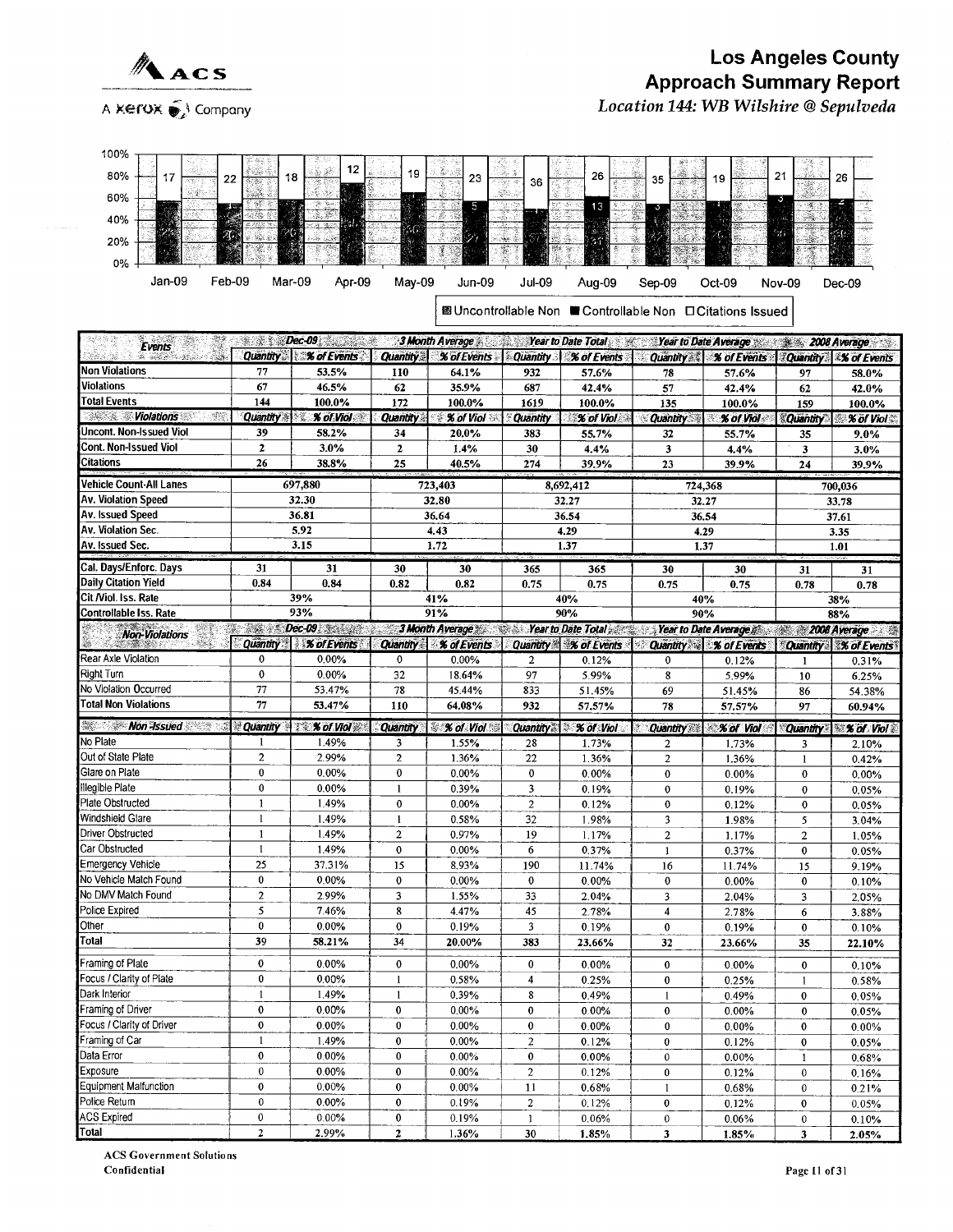



A  $\overline{\mathcal{A}}$   $\overline{\mathcal{A}}$  Company Location 153: EB Whittier Boulevard @ Atlantic Boulevard



| ■ Uncontrollable Non ■ Controllable Non □ Citations Issued |  |
|------------------------------------------------------------|--|
|                                                            |  |

|                                       |                 | <b>Example 2009 Control of the Search Date Total Search Date Total Search Date Average 2009 Average</b> |                     |                                         |                  |                       |                                                                      |             |                     |                        |
|---------------------------------------|-----------------|---------------------------------------------------------------------------------------------------------|---------------------|-----------------------------------------|------------------|-----------------------|----------------------------------------------------------------------|-------------|---------------------|------------------------|
| <b>Events</b><br>$\sim 10$            |                 | Quantity % of Events                                                                                    |                     | Quantity   % of Events   Quantity       |                  |                       | % of Events   Quantity                                               | % of Events | <b>Quantity</b>     | <b>% of Events</b>     |
| Non Violations                        | 6               | 50.0%                                                                                                   | 29                  | 63.8%                                   | 311              | 61,8%                 | 26                                                                   | 61.8%       | 33                  | 66.8%                  |
| Violations                            | $6\phantom{1}6$ | 50.0%                                                                                                   | 17                  | 36.2%                                   | 192              | 38.2%                 | 16                                                                   | 38.2%       | 18                  | 33.2%                  |
| <b>Total Events</b>                   | 12              | 100.0%                                                                                                  | 46                  | 100.0%                                  | 503              | 100.0%                | 42                                                                   | 100.0%      | 51                  | 100.0%                 |
| <b><i>C. S. S. Violations</i></b>     | <b>Quantity</b> | $\mathbb{Z}$ $\mathbb{Z}$ of Viol                                                                       | <b>Quantity</b>     | % of Viol                               | <b>Quantity</b>  | <b>% of Viol</b><br>躟 | <b>Quantity</b>                                                      | % of Viol   | <b>Quantity</b>     | <b>X</b> of Viol       |
| Uncont. Non-Issued Viol               | 5               | 83.3%                                                                                                   | 11                  | 24.6%                                   | 134              | 69.8%                 | 11                                                                   | 69.8%       | 11                  | 12.5%                  |
| <b>Cont. Non-Issued Viol</b>          | $\bf{0}$        | 0.0%                                                                                                    | $\mathbf{1}$        | 2.2%                                    | 8                | 4.2%                  | $\mathbf{1}$                                                         | 4.2%        | $\mathbf{1}$        | 0.8%                   |
| Citations                             | $\mathbf{1}$    | 16.7%                                                                                                   | $\overline{\bf{4}}$ | 26.0%                                   | 50               | 26.0%                 | $\overline{4}$                                                       | 26.0%       | 6                   | 33.8%                  |
| <b>Vehicle Count-All Lanes</b>        |                 | 42,770                                                                                                  |                     | 242,013                                 |                  | 2,806,740             | 233,895                                                              |             |                     | 249,912                |
| Av. Violation Speed                   |                 | 23.17                                                                                                   |                     | 28.62                                   |                  | 29.00                 | 29.00                                                                |             |                     | 30.80                  |
| Av. Issued Speed                      |                 | 35,00                                                                                                   |                     | 33.55                                   |                  | 31.20                 |                                                                      | 31.20       |                     | 35.76                  |
| Av. Violation Sec.                    |                 | 7.13                                                                                                    |                     | 8.74                                    |                  | 7.67                  | 7.67                                                                 |             |                     | 4.21                   |
| Av. Issued Sec.                       |                 | 0.60                                                                                                    |                     | 0.47                                    |                  | 0.91                  | 0.91                                                                 |             |                     | 1.41                   |
| Cal. Days/Enforc. Days                | 31              |                                                                                                         | 30                  | 28                                      |                  | 357                   | 30                                                                   | 30          | 31                  | 31                     |
| Daily Citation Yield                  | 0.03            | 31<br>0.03                                                                                              | 0.14                | 0.16                                    | 365<br>0.14      | 0.14                  | 0.14                                                                 | 0.14        | 0.18                | 0.18                   |
| Cit /Viol. Iss. Rate                  |                 | 17%                                                                                                     |                     | 26%                                     |                  | 26%                   | 26%                                                                  |             |                     | 31%                    |
| Controllable Iss. Rate                |                 | 100%                                                                                                    |                     | 81%                                     |                  | 86%                   | 86%                                                                  |             |                     | 84%                    |
|                                       | 25              | $Dec-09$ $\rightarrow$                                                                                  |                     |                                         |                  |                       | 3 Month Average Year to Date Total Year to Date Average 2008 Average |             |                     |                        |
| <b>Non-Violations</b>                 | <b>Quantity</b> | % of Events                                                                                             | <b>Quantity</b>     | $\mathscr{C}$ of Events $\Box$ Quantity |                  |                       | % of Events Quantity X of Events                                     |             |                     | Quantity \ % of Events |
| Rear Axle Violation                   | 0               | 0.00%                                                                                                   | $\bf{0}$            | $0.00\%$                                | $\bf{0}$         | 0.00%                 | $\bf{0}$                                                             | 0.00%       | $\bf{0}$            | 0.16%                  |
| Right Turn                            | $\mathbf{1}$    | 8.33%                                                                                                   | 9                   | 18.84%                                  | 85               | 16.90%                | $\overline{7}$                                                       | 16.90%      | 11                  | 21.58%                 |
| No Violation Occurred                 | 5               | 41.67%                                                                                                  | 21                  | 44.93%                                  | 226              | 44.93%                | 19                                                                   | 44.93%      | 22                  | 42.50%                 |
| <b>Total Non Violations</b>           | 6               | 50,00%                                                                                                  | 29                  | 63.77%                                  | 311              | 61.83%                | 26                                                                   | 61.83%      | 33                  | 64.25%                 |
| <b><i><b>Allen</b></i> Mon-Issued</b> | <b>Quantity</b> | $\mathscr{K}$ of Viol                                                                                   | Quantity            | $\approx$ 36 Moles                      | <b>Quantity</b>  | % of Viol             | <b>Quantity</b>                                                      | % of Viol   | <b>Quantity</b>     | % of Viol              |
| No Plate                              | 0               | 0.00%                                                                                                   | 0                   | 0.72%                                   | 3                | 0.60%                 | 0                                                                    | 0.60%       | $\mathbf{1}$        | 1.81%                  |
| Out of State Plate                    | $\mathbf{0}$    | 0.00%                                                                                                   | 0                   | $0.00\%$                                | $\mathbf{1}$     | 0.20%                 | $\bf{0}$                                                             | 0.20%       | $\bf{0}$            | 0.00%                  |
| Glare on Plate                        | $\bf{0}$        | $0.00\%$                                                                                                | 0                   | 0.00%                                   | $\bf{0}$         | 0.00%                 | $\mathbf{0}$                                                         | $0.00\%$    | $\mathbf{0}$        | $0.00\%$               |
| Illegible Plate                       | $\bf{0}$        | 0.00%                                                                                                   | $\bf{0}$            | 0.00%                                   | $\bf{0}$         | 0.00%                 | $\pmb{0}$                                                            | 0.00%       | $\pmb{0}$           | 0.16%                  |
| Plate Obstructed                      | $\mathbf{0}$    | $0.00\%$                                                                                                | $\bf{0}$            | 0.72%                                   | $\mathbf{1}$     | 0.20%                 | $\pmb{0}$                                                            | 0.20%       | $\mathbf 0$         | 0.00%                  |
| Windshield Glare                      | $\pmb{0}$       | 0.00%                                                                                                   | 0                   | 0.72%                                   | $\boldsymbol{7}$ | 1.39%                 | $\mathbf{1}$                                                         | 1.39%       | $\mathbf{1}$        | 1.15%                  |
| Oriver Obstructed                     | $\bf{0}$        | $0.00\%$                                                                                                | $\mathbf 0$         | 0.00%                                   | $\bf{0}$         | 0.00%                 | $\pmb{0}$                                                            | 0.00%       | $\bf{0}$            | 0.66%                  |
| Car Obstructed                        | $\pmb{0}$       | 0.00%                                                                                                   | O                   | 0.72%                                   | 6                | 1.19%                 | $\mathbf{1}$                                                         | 1.19%       | $\mathbf{0}$        | 0.49%                  |
| <b>Emergency Vehicle</b>              | 0               | 0.00%                                                                                                   | 9                   | 20.29%                                  | 96               | 19.09%                | 8                                                                    | 19.09%      | $\overline{7}$      | 14.00%                 |
| No Vehicle Match Found                | 5               | 83.33%                                                                                                  | $\bf{0}$            | 0.00%                                   | 5                | 0.99%                 | $\bf{0}$                                                             | 0.99%       | $\bf{0}$            | 0.00%                  |
| No OMV Match Found                    | $\pmb{0}$       | $0.00\%$                                                                                                | 0                   | 0.00%                                   | 9                | 1.79%                 | $\mathbf{1}$                                                         | 1.79%       | $\mathbf 2$         | 3.95%                  |
| Police Expired                        | $\pmb{0}$       | 0.00%                                                                                                   | $\mathbf{1}$        | 1.45%                                   | 6                | 1.19%                 | $\mathbf{1}$                                                         | 1.19%       | $\mathbf 0$         | 0.33%                  |
| Other                                 | $\mathbf{0}$    | $0.00\%$                                                                                                | 0                   | 0.00%                                   | $\mathbf 0$      | 0.00%                 | $\mathbf 0$                                                          | 0.00%       | $\mathbf 0$         | 0.00%                  |
| <b>Total</b>                          | 5               | 83.33%                                                                                                  | 11                  | 24.64%                                  | 134              | 26.64%                | 11                                                                   | 26.64%      | 11                  | 22.57%                 |
| Traming of Plate                      | $\mathbf{0}$    | 0.00%                                                                                                   | $\bf{0}$            | 0.00%                                   | 0                | 0.00%                 | 0                                                                    | 0.00%       | $\mathbf{0}$        | 0.00%                  |
| Focus / Clarity of Plate              | $\pmb{0}$       | 0.00%                                                                                                   | $\bf{0}$            | 0.00%                                   | $\mathbf{1}$     | 0.20%                 | $\mathbf 0$                                                          | 0.20%       | $\bf{0}$            | 0.49%                  |
| Oark Interior                         | $\pmb{0}$       | 0.00%                                                                                                   | $\mathbf{1}$        | 1.45%                                   | 5                | 0.99%                 | $\pmb{0}$                                                            | 0.99%       | 0                   | $0.00\%$               |
| Framing of Oriver                     | $\mathbf{0}$    | $0.00\%$                                                                                                | $\bf{0}$            | 0.00%                                   | $\pmb{0}$        | 0.00%                 | $\bf{0}$                                                             | 0.00%       | $\bf{0}$            | 0.00%                  |
| Focus / Clarity of Driver             | $\pmb{0}$       | $0.00\%$                                                                                                | 0                   | 0.72%                                   | $\overline{2}$   | 0.40%                 | $\mathbf{0}$                                                         | 0.40%       | $\mathsf{O}\xspace$ | 0.00%                  |
| Framing of Car                        | $\bf{0}$        | 0.00%                                                                                                   | 0                   | 0.00%                                   | 0                | 0.00%                 | $\pmb{0}$                                                            | 0.00%       | 0                   | 0.16%                  |
| Oata Error                            | $\pmb{0}$       | 0.00%                                                                                                   | 0                   | 0.00%                                   | $\mathbf 0$      | 0.00%                 | $\mathbf{0}$                                                         | 0.00%       | $\bf{0}$            | 0.00%                  |
| Exposure                              | $\mathbf{0}$    | 0.00%                                                                                                   | $\pmb{0}$           | 0.00%                                   | 0                | 0.00%                 | $\mathbf{0}$                                                         | 0.00%       | $\mathbf 0$         | 0.49%                  |
| Equipment Malfunction                 | $\bf{0}$        | 0.00%                                                                                                   | 0                   | 0.00%                                   | $\bf{0}$         | 0.00%                 | $\pmb{0}$                                                            | 0.00%       | $\mathbf{1}$        | 0.99%                  |
| Police Return                         | $\bf{0}$        | 0.00%                                                                                                   | $\pmb{0}$           | 0.00%                                   | $\pmb{0}$        | 0.00%                 | $\pmb{0}$                                                            | 0.00%       | $\circ$             | 0.00%                  |
| <b>ACS Expired</b>                    | $\bf{0}$        | $0.00\%$                                                                                                | $\mathbf 0$         | 0.00%                                   | $\bf{0}$         | 0.00%                 | $\mathbf 0$                                                          | 0.00%       | $\bf{0}$            | 0.00%                  |
| Total                                 | 0               | $0.00\%$                                                                                                | $\mathbf{1}$        | 2.17%                                   | 8                | 1.59%                 | $\mathbf{1}$                                                         | 1.59%       | 1                   | 2.14%                  |

ACS Government Solutions Confidential Page 12 of 31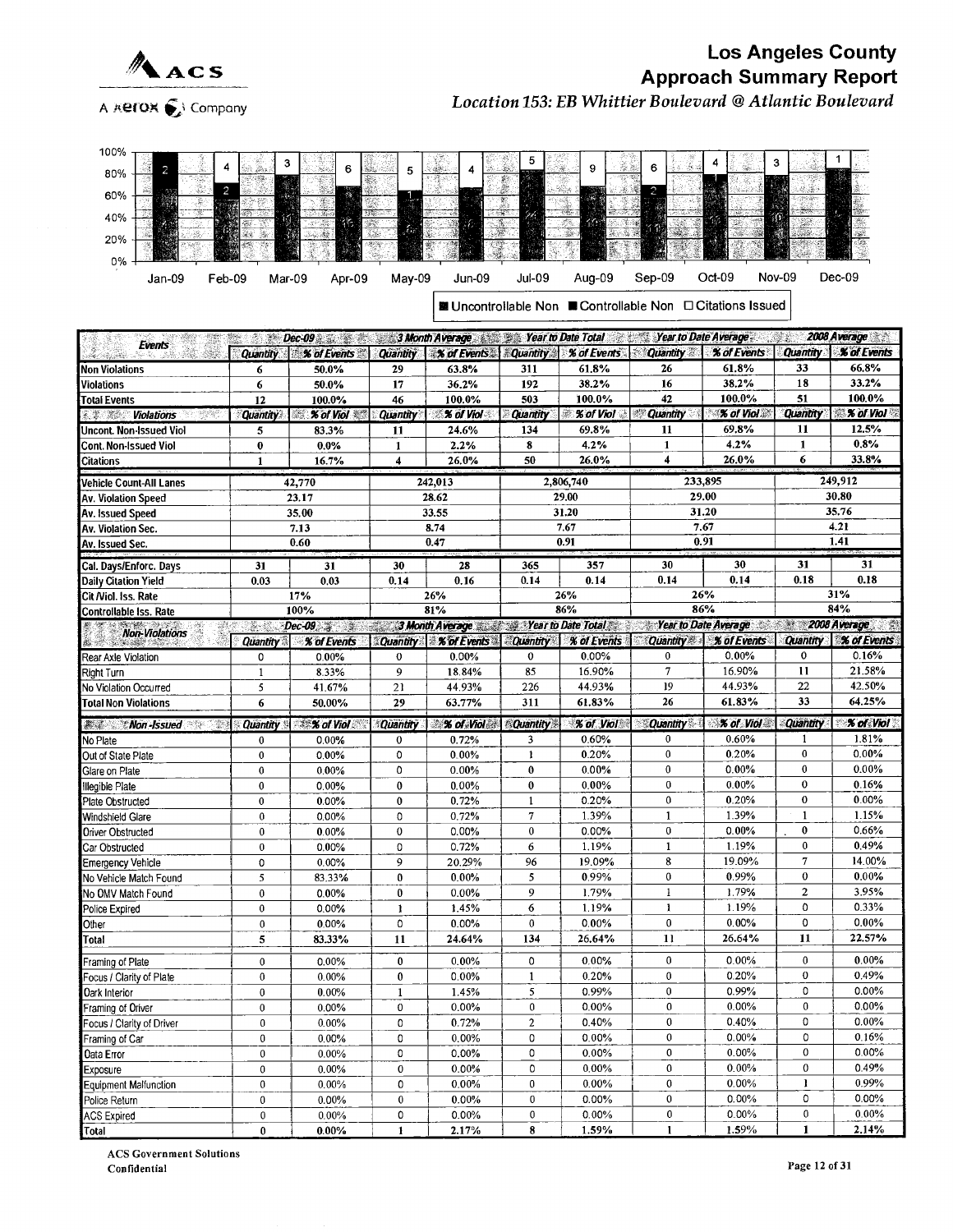

100%

#### Los Angeles County  $\triangle_{\text{ACS}}$ A xerox  $\bigcirc$  Company Location 154: WB Whittier Boulevard @ Atlantic Boulevard

| 80%<br>10                                                                                                                                                                                                                                                          |                              | 16<br>10                             | 10              |                                    |                              | 15                 | 17                           |                                                            |                       | 3              |
|--------------------------------------------------------------------------------------------------------------------------------------------------------------------------------------------------------------------------------------------------------------------|------------------------------|--------------------------------------|-----------------|------------------------------------|------------------------------|--------------------|------------------------------|------------------------------------------------------------|-----------------------|----------------|
| 60%                                                                                                                                                                                                                                                                |                              |                                      |                 |                                    |                              |                    |                              |                                                            |                       |                |
|                                                                                                                                                                                                                                                                    |                              |                                      | 63 I CM         |                                    |                              | 光電                 |                              |                                                            |                       |                |
| 40%                                                                                                                                                                                                                                                                |                              |                                      | îС              |                                    | 47                           |                    |                              |                                                            |                       |                |
| 20%                                                                                                                                                                                                                                                                |                              | H.                                   |                 |                                    |                              | 24                 | 恁<br>Ŷ.                      |                                                            |                       |                |
| 0%                                                                                                                                                                                                                                                                 |                              |                                      |                 |                                    |                              |                    |                              |                                                            |                       |                |
| Jan-09<br>Feb-09                                                                                                                                                                                                                                                   | Mar-09                       | Apr-09                               | May-09          | Jun-09                             | Jul-09                       | Aug-09             | Sep-09                       | Oct-09                                                     |                       |                |
|                                                                                                                                                                                                                                                                    |                              |                                      |                 |                                    |                              |                    |                              |                                                            | <b>Nov-09</b>         | Dec-09         |
|                                                                                                                                                                                                                                                                    |                              |                                      |                 |                                    |                              |                    |                              | ■ Uncontrollable Non ■ Controllable Non □ Citations Issued |                       |                |
|                                                                                                                                                                                                                                                                    |                              |                                      |                 |                                    |                              |                    |                              |                                                            |                       |                |
| Events                                                                                                                                                                                                                                                             | A. Ch<br>B                   | $Dec-09$ and $\mathbb{R}$            |                 | 3 Month Average Year to Date Total |                              |                    |                              | Year to Date Average 2008 Average                          |                       |                |
|                                                                                                                                                                                                                                                                    | Quantity                     | % of Events                          | Quantity        | % of Events                        | <b>Quantity</b>              | <b>% of Events</b> | <b>Quantity</b><br>Ø.        | <b>% of Events</b>                                         | <b>Quantity</b>       | % of Events    |
| Non Violations                                                                                                                                                                                                                                                     | 3                            | 30.0%                                | 16              | 41.0%                              | 178                          | 36.6%              | 15                           | 36.6%                                                      | 19                    | 28.0%          |
| Violations                                                                                                                                                                                                                                                         | 7                            | 70.0%                                | 23              | 59.0%                              | 308                          | 63.4%              | 26                           | 63.4%                                                      | 32                    | 72.0%          |
| <b>Total Events</b>                                                                                                                                                                                                                                                | 10                           | 100.0%                               | 39              | 100.0%                             | 486                          | 100.0%             | 41                           | 100.0%                                                     | 51                    | 100.0%         |
| <b>Williams</b><br>-520 - 71                                                                                                                                                                                                                                       | Quantity                     | <b>XX of Viol</b>                    | <b>Quantity</b> | % of Viol<br>$56 -$                | <b>Quantity</b>              | % of Viol          | Quantity                     | % of Viol                                                  | Quantity              | % of Viol      |
| Uncont. Non-Issued Viol                                                                                                                                                                                                                                            | 4                            | 57.1%                                | 15              | 37.6%                              | 186                          | 60.4%              | 16                           | 60.4%                                                      | 18                    | 10.1%          |
| Cont. Non-Issued Viol                                                                                                                                                                                                                                              | 0                            | 0.0%                                 | $\bf{0}$        | 0.9%                               | $\mathbf{2}$                 | 0.6%               | $\bf{0}$                     | 0.6%                                                       | 1                     | 1.0%           |
| Citations                                                                                                                                                                                                                                                          | 3                            | 42.9%                                | 8               | 34.8%                              | 120                          | 39.0%              | 10                           | 39.0%                                                      | 13                    | 44.5%          |
| Vehicle Count-All Lanes                                                                                                                                                                                                                                            |                              | 68,149                               |                 | 236,872                            |                              | 3,154,817          | 262,901                      |                                                            |                       | 360,094        |
| Av. Violation Speed                                                                                                                                                                                                                                                |                              | 27.71                                |                 | 32.56                              |                              | 31.94              |                              | 31.94                                                      |                       | 32,52          |
| Av. Issued Speed                                                                                                                                                                                                                                                   |                              | 32.33                                |                 | 36.73                              |                              | 36.31              | 36.31                        |                                                            |                       | 35.42          |
| Av. Violation Sec.                                                                                                                                                                                                                                                 |                              | 6.31                                 |                 | 4,08                               |                              | 4.30               |                              | 4.30                                                       |                       | 3.43           |
| Av. Issued Sec.                                                                                                                                                                                                                                                    |                              | 0.23                                 |                 | 0.35                               |                              | 0.97               |                              | 0.97                                                       |                       | 0.65           |
| Cal. Days/Enforc. Days                                                                                                                                                                                                                                             | 31                           | 31                                   | 30              | 28                                 | 365                          | 357                | 30                           | 30                                                         | 31                    | 31             |
| <b>Daily Citation Yield</b>                                                                                                                                                                                                                                        | 0.10                         | 0.10                                 | 0.26            | 0, 29                              | 0.33                         | 0.34               | 0.33                         | 0.34                                                       | 0.43                  | 0.43           |
| Cit /Viol. Iss. Rate                                                                                                                                                                                                                                               |                              | 43%                                  |                 | 35%                                |                              | 39%                |                              | 39%                                                        |                       | 41%            |
| Controllable Iss. Rate                                                                                                                                                                                                                                             |                              | 100%                                 |                 | 96%                                |                              | 98%                | 98%                          |                                                            |                       | 92%            |
| <b>Non-Violations</b>                                                                                                                                                                                                                                              | ment A                       | Dec-09 <b>38 200 3 Month Average</b> |                 |                                    |                              | Year to Date Total | 2. 50                        | Year to Date Average 2008 Average                          |                       |                |
|                                                                                                                                                                                                                                                                    | <b>Quantity</b>              | <b>% of Events</b>                   |                 | Quantity % of Events               | <b>Quantity</b>              | <b>% of Events</b> |                              | Quantity % of Events                                       | <b>Quantity</b>       | % of Events    |
|                                                                                                                                                                                                                                                                    |                              |                                      |                 |                                    |                              |                    |                              |                                                            |                       |                |
| Rear Axle Violation                                                                                                                                                                                                                                                | 0                            | 0.00%                                | 0               | $0.00\%$                           | 0                            | 0.00%              | 0                            | 0.00%                                                      | 0                     | 0.00%          |
| <b>Right Turn</b>                                                                                                                                                                                                                                                  | 1                            | 10.00%                               | $\overline{2}$  | 5.13%                              | 34                           | 7.00%              | 3                            | 7.00%                                                      | 5                     | 9.05%          |
| No Violation Occurred                                                                                                                                                                                                                                              | $\overline{c}$               | 20.00%                               | 14              | 35.90%                             | 144                          | 29.63%             | 12                           | 29.63%                                                     | 14                    | 27.80%         |
| <b>Total Non Violations</b>                                                                                                                                                                                                                                        | 3                            | 30.00%                               | 16              | 41.03%                             | 178                          | 36.63%             | 15                           | 36.63%                                                     | 19                    | 36.84%         |
| <b>Non-Issued</b>                                                                                                                                                                                                                                                  | Quantity                     | <b>X</b> of Viol                     | <b>Quantity</b> | <b>X</b> of Violes                 |                              | Quantity of Viol   | Quantity <b>Mark of Viol</b> |                                                            | Quantity              | % of Viol &    |
|                                                                                                                                                                                                                                                                    | 0                            | 0.00%                                | 1               | 1.71%                              | 12                           | 2.47%              | 1                            | 2.47%                                                      | 1                     | 1.81%          |
|                                                                                                                                                                                                                                                                    | 0                            | 0.00%                                | $\bf{0}$        | 0.85%                              | $\overline{a}$               | 0.41%              | $\bf{0}$                     | 0.41%                                                      | 0                     | 0.33%          |
|                                                                                                                                                                                                                                                                    | 0                            | 0.00%                                | $\mathbf 0$     | 0.00%                              | $\mathbf 0$                  | 0.00%              | $\mathbf 0$                  | 0.00%                                                      | 0                     | 0.00%          |
|                                                                                                                                                                                                                                                                    | 0                            | 0.00%                                | $\mathbf 0$     | 0.00%                              | 1                            | 0.21%              | 0                            | 0.21%                                                      | 0                     | 0.00%          |
|                                                                                                                                                                                                                                                                    | 0                            | 0.00%                                | $\mathbf 0$     | 0.00%                              | $\mathbf{1}$                 | 0.21%              | 0                            | 0.21%                                                      | 0                     | 0.49%          |
|                                                                                                                                                                                                                                                                    | 0                            | 0.00%                                | $\mathbf 0$     | 0.00%                              | $\overline{4}$               | 0.82%              | 0                            | 0.82%                                                      | $\mathbf{1}$          | 1.48%          |
|                                                                                                                                                                                                                                                                    | 0                            | $0.00\%$                             | $\bf{0}$        | 0.00%                              | $\overline{\mathbf{c}}$      | 0.41%              | 0                            | 0.41%                                                      | 0                     | 0.49%          |
|                                                                                                                                                                                                                                                                    | 0<br>$\overline{\mathbf{A}}$ | 0.00%                                | $\bf{1}$        | 1.71%                              | 14                           | 2.88%              | $\mathbf{1}$                 | 2.88%                                                      | $\mathbf{1}$          | 1.15%          |
|                                                                                                                                                                                                                                                                    | 0                            | 57.14%<br>0.00%                      | 6<br>$\bf{0}$   | 16.24%                             | 98                           | 20.16%             | 8                            | 20.16%                                                     | $10\,$                | 18.91%         |
|                                                                                                                                                                                                                                                                    | 0                            | 0.00%                                | 4               | $0.00\%$<br>10.26%                 | $\boldsymbol{2}$<br>34       | 0.41%<br>7.00%     | 0<br>3                       | 0.41%<br>7.00%                                             | 0                     | 0.33%          |
|                                                                                                                                                                                                                                                                    | 0                            | 0.00%                                | 3               |                                    | 16                           | 3.29%              | 1                            | 3.29%                                                      | 3<br>$\boldsymbol{2}$ | 5.59%<br>4.44% |
|                                                                                                                                                                                                                                                                    | 0                            | 0.00%                                | $\bf{0}$        | $6.84\%$<br>$0.00\%$               | $\bf{0}$                     | 0.00%              | 0                            | 0.00%                                                      | 0                     | $0.00\%$       |
| No Plate<br>Out of State Plate<br>Glare on Plate<br>illegible Plate<br>Plate Obstructed<br>Windshield Glare<br>Driver Obstructed<br>Car Obstructed<br><b>Emergency Vehicle</b><br>No Vehicle Match Found<br>No DMV Match Found<br>Police Expired<br>Other<br>Total | 4                            | 57.14%                               | 15              | 37.61%                             | 186                          | 38.27%             | 16                           | 38.27%                                                     | 18                    | 35.03%         |
|                                                                                                                                                                                                                                                                    |                              |                                      |                 |                                    |                              |                    |                              |                                                            |                       |                |
| Framing of Plate                                                                                                                                                                                                                                                   | 0                            | 0.00%                                | $\bf{0}$        | 0.00%                              | $\bf{0}$                     | $0.00\%$           | 0                            | 0.00%                                                      | 0                     | $0.00\%$       |
| Focus / Clarity of Plate<br>Dark Interior                                                                                                                                                                                                                          | 0<br>0                       | $0.00\%$<br>0.00%                    | 0<br>0          | 0.00%                              | $\mathbf 0$<br>$\mathbf 0$   | $0.00\%$           | 0                            | 0.00%                                                      | 0                     | 0.66%          |
| Framing of Driver                                                                                                                                                                                                                                                  | 0                            | 0.00%                                | $\bf{0}$        | 0.00%<br>0.00%                     | 0                            | 0.00%<br>$0.00\%$  | $\pmb{0}$<br>$\bf{0}$        | 0.00%                                                      | 0                     | 0.00%          |
| Focus / Clarity of Driver                                                                                                                                                                                                                                          | 0                            | 0.00%                                | 0               | $0.00\%$                           | 0                            | $0.00\%$           | 0                            | 0.00%<br>0.00%                                             | 0<br>0                | 0.00%          |
| Framing of Car                                                                                                                                                                                                                                                     | 0                            | 0.00%                                | 0               | 0.00%                              | 0                            | $0.00\%$           | $\pmb{0}$                    | 0.00%                                                      | 0                     | 0.16%<br>0.00% |
| Data Error                                                                                                                                                                                                                                                         | 0                            | 0.00%                                | 0               | $0.00\%$                           | 0                            | $0.00\%$           | 0                            | 0.00%                                                      | 0                     | 0.00%          |
| Exposure                                                                                                                                                                                                                                                           | 0                            | 0.00%                                | $\bf{0}$        | $0.00\%$                           | $\pmb{0}$                    | 0.00%              | $\pmb{0}$                    | 0.00%                                                      | 1                     | 1.48%          |
| <b>Equipment Malfunction</b>                                                                                                                                                                                                                                       | 0                            | 0.00%                                | 0               | $0.00\%$                           | $\bf{0}$                     | $0.00\%$           | 0                            | $0.00\%$                                                   | 0                     | $0.00\%$       |
| Police Return                                                                                                                                                                                                                                                      | 0                            | 0.00%                                | 0               | 0.85%                              | $\mathbf{1}$                 | 0.21%              | 0                            | 0.21%                                                      | 0                     | 0.00%          |
| <b>ACS Expired</b><br>Total                                                                                                                                                                                                                                        | 0<br>$\pmb{0}$               | 0.00%<br>$0.00\%$                    | 0<br>0          | 0.00%                              | $\mathbf{1}$<br>$\mathbf{2}$ | 0.21%              | 0                            | 0.21%                                                      | 0                     | 0.00%          |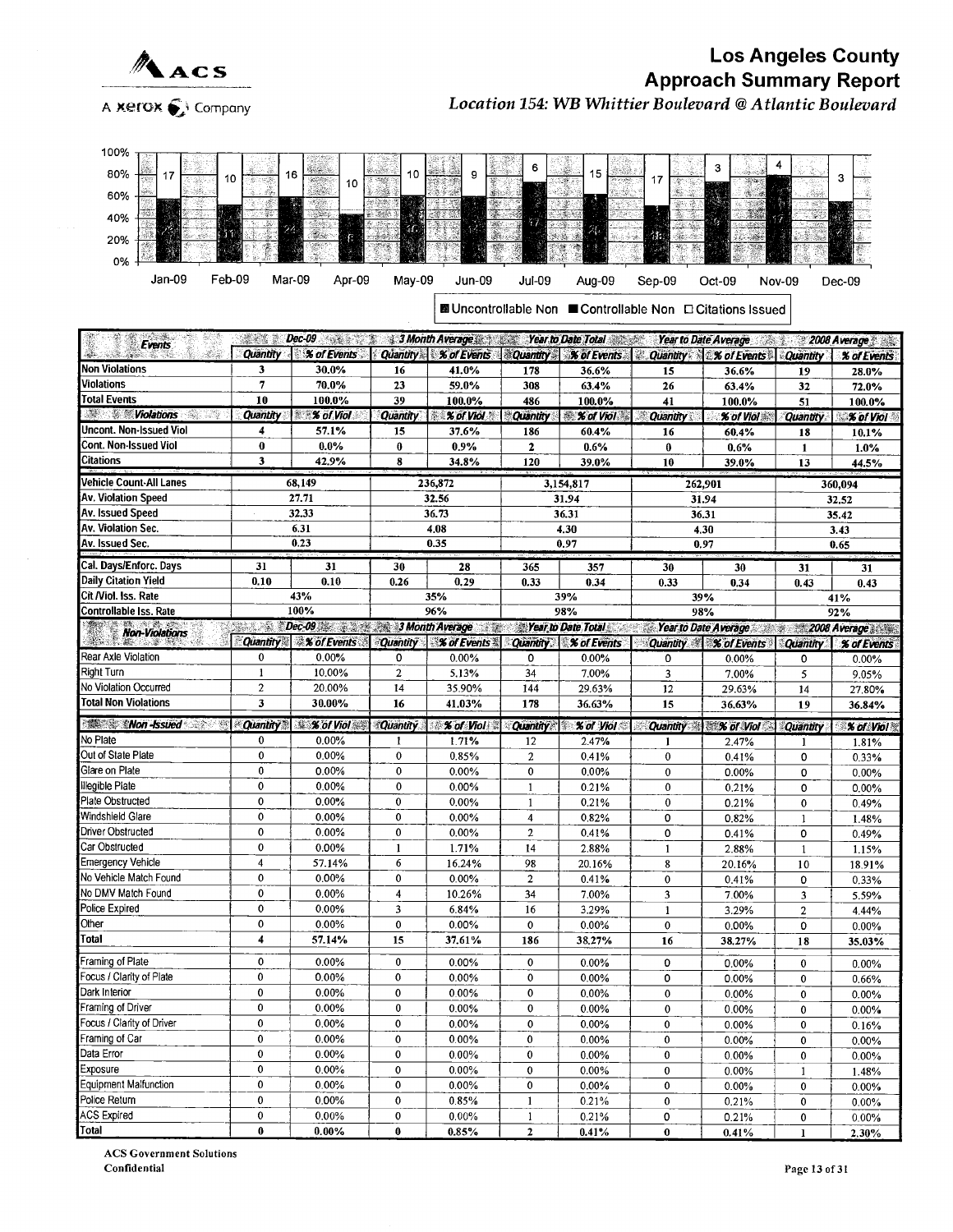

Location 163: EB 1st Street @Eastern Avenue

| 100%                                                                                                                             | n standardin sing |                                                                                                                                                                                                                                                                                                                                                                                                                                                                                            |                 |                   |                               |                               |                          |                             |                 |                     |  |
|----------------------------------------------------------------------------------------------------------------------------------|-------------------|--------------------------------------------------------------------------------------------------------------------------------------------------------------------------------------------------------------------------------------------------------------------------------------------------------------------------------------------------------------------------------------------------------------------------------------------------------------------------------------------|-----------------|-------------------|-------------------------------|-------------------------------|--------------------------|-----------------------------|-----------------|---------------------|--|
| 80%                                                                                                                              |                   |                                                                                                                                                                                                                                                                                                                                                                                                                                                                                            | 3               |                   |                               |                               | 2                        |                             |                 |                     |  |
| 60%                                                                                                                              | 24                |                                                                                                                                                                                                                                                                                                                                                                                                                                                                                            |                 |                   |                               |                               |                          |                             |                 |                     |  |
|                                                                                                                                  | 2008 Sta 14       |                                                                                                                                                                                                                                                                                                                                                                                                                                                                                            |                 | -98<br>Ž<br>W.    |                               |                               |                          |                             |                 |                     |  |
| 40%                                                                                                                              |                   |                                                                                                                                                                                                                                                                                                                                                                                                                                                                                            |                 |                   |                               |                               |                          |                             |                 |                     |  |
| 20%                                                                                                                              | 1943              |                                                                                                                                                                                                                                                                                                                                                                                                                                                                                            |                 | J.                |                               |                               |                          |                             |                 |                     |  |
| 0%                                                                                                                               |                   |                                                                                                                                                                                                                                                                                                                                                                                                                                                                                            |                 |                   |                               |                               |                          |                             |                 | - 25 %              |  |
| Jan-09<br>Feb-09                                                                                                                 | Mar-09            | Apr-09                                                                                                                                                                                                                                                                                                                                                                                                                                                                                     | May-09          | Jun-09            | Jul-09                        | Aug-09                        | Sep-09                   | Oct-09                      | Nov-09          | Dec-09              |  |
|                                                                                                                                  |                   |                                                                                                                                                                                                                                                                                                                                                                                                                                                                                            |                 |                   |                               |                               |                          |                             |                 |                     |  |
| 國 Uncontrollable Non ■ Controllable Non □ Citations Issued                                                                       |                   |                                                                                                                                                                                                                                                                                                                                                                                                                                                                                            |                 |                   |                               |                               |                          |                             |                 |                     |  |
|                                                                                                                                  |                   | 2008 Average<br><b>Sear to Date Average Sear to Date Total Sear to Date Average Sears 2009</b><br>$\mathbb{R}^n$                                                                                                                                                                                                                                                                                                                                                                           |                 |                   |                               |                               |                          |                             |                 |                     |  |
| Events                                                                                                                           | <b>Quantity</b>   | $Dec-09$<br>% of Events                                                                                                                                                                                                                                                                                                                                                                                                                                                                    | Quantity        | % of Events       | <b>Quantity</b>               | <b><i>X of Events</i></b>     | <b>Quantity</b>          | <b>% of Events</b>          | <b>Quantity</b> | % of Events         |  |
| Non Violations                                                                                                                   | 6                 | 100.0%                                                                                                                                                                                                                                                                                                                                                                                                                                                                                     | 151             | 96.6%             | 1351                          | 97.2%                         | 113                      | 97.3%                       | 129             | 97.5%               |  |
| Violations                                                                                                                       | 0                 | 0.0%                                                                                                                                                                                                                                                                                                                                                                                                                                                                                       | 5               | 3,4%              | 39                            | 2.8%                          | 3                        | 2.7%                        | 3               | 2.5%                |  |
| <b>Total Events</b>                                                                                                              | 6                 | 100.0%                                                                                                                                                                                                                                                                                                                                                                                                                                                                                     | 156             | 100.0%            | 1390                          | 100.0%                        | 116                      | 100.0%                      | 132             | 100.0%              |  |
| <b><i>Service Service Violations</i></b>                                                                                         | <b>Quantity</b>   | $\%$ of Viol                                                                                                                                                                                                                                                                                                                                                                                                                                                                               | <b>Quantity</b> | $%$ of Viol       | <b>Quantity</b>               | % of Viol                     | <b>Quantity</b>          | % of Viol                   | Quantity        | % of Viol           |  |
| Uncont. Non-Issued Viol<br>Cont. Non-Issued Viol                                                                                 | 0                 | $0.0\%$                                                                                                                                                                                                                                                                                                                                                                                                                                                                                    | 5               | 3.0%              | 31                            | 79.5%                         | 2                        | 78.4%                       | 2               | 13.3%               |  |
| Citations                                                                                                                        | $\bf{0}$<br>0     | 0.0%<br>$0.0\%$                                                                                                                                                                                                                                                                                                                                                                                                                                                                            | $\bf{0}$<br>1   | 0.0%<br>12.5%     | 1<br>$\cdot$ 7                | 2.6%<br>17.9%                 | $\bf{0}$<br>$\mathbf{1}$ | 2,7%<br>18.9%               | $\bf{0}$<br>1   | 0.0%<br>33.3%       |  |
|                                                                                                                                  |                   |                                                                                                                                                                                                                                                                                                                                                                                                                                                                                            |                 |                   |                               |                               |                          |                             |                 |                     |  |
| Vehicle Count-All Lanes                                                                                                          |                   | 4,833                                                                                                                                                                                                                                                                                                                                                                                                                                                                                      |                 | 80,160            |                               | 829,517                       |                          | 69,126                      | 99,736          |                     |  |
| 0.00<br>Av. Violation Speed                                                                                                      |                   | 0.00                                                                                                                                                                                                                                                                                                                                                                                                                                                                                       |                 | 15.66<br>10.17    |                               | 14.20<br>10.88                | 14.20                    |                             | 31.06<br>30.33  |                     |  |
| Av. Issued Speed<br>Av. Violation Sec.                                                                                           |                   | 0.00                                                                                                                                                                                                                                                                                                                                                                                                                                                                                       |                 | 25.00             |                               | 12.23                         | 10.88<br>12.23           |                             | 2.45            |                     |  |
| Av. Issued Sec.                                                                                                                  |                   | 0.00                                                                                                                                                                                                                                                                                                                                                                                                                                                                                       |                 | 12.50             |                               | 7.80                          | 7.80                     |                             | 3.72            |                     |  |
| Cal. Days/Enforc. Days                                                                                                           |                   |                                                                                                                                                                                                                                                                                                                                                                                                                                                                                            |                 |                   |                               |                               |                          |                             |                 |                     |  |
| <b>Daily Citation Yield</b>                                                                                                      | 31<br>0.00        | 1<br>0.00                                                                                                                                                                                                                                                                                                                                                                                                                                                                                  | 30<br>0.02      | 20<br>0.03        | 365<br>0.02                   | 198<br>0.04                   | 30<br>0.02               | 17<br>0.04                  | 30<br>0.05      | 27<br>0.05          |  |
| Cit Niol. Iss. Rate                                                                                                              |                   | $0\%$                                                                                                                                                                                                                                                                                                                                                                                                                                                                                      |                 | 13%               |                               | 18%                           |                          | 19%                         |                 | 41%                 |  |
| 92%<br>$0\%$<br>100%<br>$-88%$<br>88%                                                                                            |                   |                                                                                                                                                                                                                                                                                                                                                                                                                                                                                            |                 |                   |                               |                               |                          |                             |                 |                     |  |
| Controllable Iss. Rate                                                                                                           |                   |                                                                                                                                                                                                                                                                                                                                                                                                                                                                                            |                 |                   |                               |                               |                          |                             |                 |                     |  |
|                                                                                                                                  |                   | $\blacksquare$ $\blacksquare$ $\blacksquare$ $\blacksquare$ $\blacksquare$ $\blacksquare$ $\blacksquare$ $\blacksquare$ $\blacksquare$ $\blacksquare$ $\blacksquare$ $\blacksquare$ $\blacksquare$ $\blacksquare$ $\blacksquare$ $\blacksquare$ $\blacksquare$ $\blacksquare$ $\blacksquare$ $\blacksquare$ $\blacksquare$ $\blacksquare$ $\blacksquare$ $\blacksquare$ $\blacksquare$ $\blacksquare$ $\blacksquare$ $\blacksquare$ $\blacksquare$ $\blacksquare$ $\blacksquare$ $\blacks$ | 28              | 3 Month Average   | San Alba                      | <b>Year to Date Total</b>     | Year to Date Average     |                             | 泰羅              | <b>2008 Average</b> |  |
| <b>Non-Violations</b><br>-32-33<br><b>SANSONS</b>                                                                                | <b>Quantity</b>   | $%$ of Events                                                                                                                                                                                                                                                                                                                                                                                                                                                                              | <b>Quantity</b> | % of Events       | <b>Quantity</b>               | % of Events                   |                          | <b>Quantity X</b> of Events | <b>Quantity</b> | % of Events         |  |
| Rear Axle Violation                                                                                                              | 0                 | 0.00%                                                                                                                                                                                                                                                                                                                                                                                                                                                                                      | $\bf{0}$        | 0.00%             | 0                             | 0.00%                         | $\mathbf 0$              | 0.00%                       | 0               | 0.00%               |  |
|                                                                                                                                  | 1                 | 16.67%                                                                                                                                                                                                                                                                                                                                                                                                                                                                                     | 57              | 36.32%            | 527                           | 37.91%                        | 44                       | 37.97%                      | 47              | 35.63%              |  |
| Right Turn<br>No Violation Occurred<br><b>Total Non Violations</b>                                                               | 5<br>6            | 83.33%                                                                                                                                                                                                                                                                                                                                                                                                                                                                                     | 94              | 60.26%            | 824                           | 59.28%                        | 69                       | 59.37%                      | 82<br>129       | 62.19%              |  |
|                                                                                                                                  |                   | 100.00%                                                                                                                                                                                                                                                                                                                                                                                                                                                                                    | 151             | 96.58%            | 1351                          | 97.19%                        | 113                      | 97.33%                      |                 | 97.83%              |  |
| <b>Non-Issued</b>                                                                                                                | Quantity          | % of Viol                                                                                                                                                                                                                                                                                                                                                                                                                                                                                  | <b>Quantity</b> | <b>% of Viol</b>  | <b>Quantity</b>               | $\approx$ % of Viol $\approx$ | <b>Quantity</b>          | <b>% of Viol</b>            | <b>Quantity</b> | % of Viol           |  |
|                                                                                                                                  | 0<br>0            | 0.00%<br>0.00%                                                                                                                                                                                                                                                                                                                                                                                                                                                                             | 0<br>0          | 0.00%<br>0.00%    | $\overline{c}$<br>$\mathbf 0$ | 0.14%<br>0.00%                | $\mathbf 0$<br>$\bf{0}$  | 0.14%<br>0.00%              | 0<br>0          | 0.09%<br>0.00%      |  |
|                                                                                                                                  | 0                 | 0.00%                                                                                                                                                                                                                                                                                                                                                                                                                                                                                      | $\mathbf{0}$    | $0.00\%$          | $\mathbf{0}$                  | 0.00%                         | $\bf{0}$                 | 0.00%                       | $\bf{0}$        | 0.00%               |  |
|                                                                                                                                  | 0                 | 0.00%                                                                                                                                                                                                                                                                                                                                                                                                                                                                                      | 0               | 0.00%             | 0                             | 0.00%                         | $\bf{0}$                 | 0.00%                       | 0               | 0.00%               |  |
|                                                                                                                                  | $\bf{0}$          | 0.00%                                                                                                                                                                                                                                                                                                                                                                                                                                                                                      | 0               | 0.00%             | 0                             | 0.00%                         | $\pmb{0}$                | 0.00%                       | 0               | 0.00%               |  |
|                                                                                                                                  | 0                 | $0.00\%$                                                                                                                                                                                                                                                                                                                                                                                                                                                                                   | 0               | 0.00%             | 2                             | 0.14%                         | 0                        | 0.14%                       | 0               | 0.00%               |  |
| No Plate<br>Out of State Plate<br>Glare on Plate<br>Illegible Plate<br>Plate Obstructed<br>Windshield Glare<br>Driver Obstructed | 0                 | 0.00%                                                                                                                                                                                                                                                                                                                                                                                                                                                                                      | 0               | 0.00%             | $\bf{0}$                      | 0.00%                         | $\bf{0}$                 | 0.00%                       | 0               | 0.00%               |  |
| Car Obstructed                                                                                                                   | 0                 | $0.00\%$                                                                                                                                                                                                                                                                                                                                                                                                                                                                                   | 0               | 0.00%             | $\mathbf{1}$                  | 0.07%                         | 0                        | 0.07%                       | 0               | 0.00%               |  |
|                                                                                                                                  | 0                 | $0.00\%$                                                                                                                                                                                                                                                                                                                                                                                                                                                                                   | 4               | 2.35%             | 22                            | 1.58%                         | $\boldsymbol{2}$         | 1.59%                       | 1               | 0.47%               |  |
| <b>Emergency Vehicle</b><br>No Vehicle Match Found                                                                               | $\bf{0}$          | 0.00%                                                                                                                                                                                                                                                                                                                                                                                                                                                                                      | $\bf{0}$        | 0.00%             | $\bf{0}$                      | 0.00%                         | $\bf{0}$                 | 0.00%                       | 0               | 0.00%               |  |
| No DMV Match Found<br>Police Expired                                                                                             | 0<br>0            | 0.00%<br>0.00%                                                                                                                                                                                                                                                                                                                                                                                                                                                                             | 1<br>$\bf{0}$   | 0.64%<br>0.00%    | 4<br>0                        | 0.29%<br>0.00%                | 0<br>$\pmb{0}$           | 0.29%<br>0.00%              | 1<br>0          | 0.47%<br>0.09%      |  |
| Other                                                                                                                            | 0                 | 0.00%                                                                                                                                                                                                                                                                                                                                                                                                                                                                                      | 0               | $0.00\%$          | 0                             | 0.00%                         | $\bf{0}$                 | 0.00%                       | 0               | 0.00%               |  |
| Total                                                                                                                            | $\bf{0}$          | $0.00\%$                                                                                                                                                                                                                                                                                                                                                                                                                                                                                   | 5               | 2.99%             | 31                            | 2.23%                         | $\mathbf{3}$             | 2.23%                       | $\mathbf{z}$    | 1.13%               |  |
|                                                                                                                                  | $\bf{0}$          |                                                                                                                                                                                                                                                                                                                                                                                                                                                                                            |                 |                   | $\bf{0}$                      |                               | $\bf{0}$                 |                             | 0               | 0.00%               |  |
| Framing of Plate<br>Focus / Clarity of Plate                                                                                     | 0                 | 0.00%<br>0.00%                                                                                                                                                                                                                                                                                                                                                                                                                                                                             | 0<br>0          | 0.00%<br>0.00%    | $\bf{0}$                      | 0.00%<br>0.00%                | 0                        | 0.00%<br>0.00%              | 0               | 0.00%               |  |
| Dark Interior                                                                                                                    | 0                 | 0.00%                                                                                                                                                                                                                                                                                                                                                                                                                                                                                      | 0               | 0,00%             | $\mathbf{1}$                  | 0.07%                         | $\bf{0}$                 | 0.07%                       | 0               | 0.00%               |  |
| Framing of Driver                                                                                                                | 0                 | $0.00\%$                                                                                                                                                                                                                                                                                                                                                                                                                                                                                   | 0               | 0.00%             | 0                             | 0.00%                         | 0                        | 0.00%                       | 0               | 0.00%               |  |
| Focus / Clarity of Driver<br>Framing of Car                                                                                      | 0<br>0            | 0.00%<br>0.00%                                                                                                                                                                                                                                                                                                                                                                                                                                                                             | 0<br>0          | $0.00\%$<br>0.00% | 0<br>0                        | 0.00%<br>0.00%                | 0<br>$\bf{0}$            | 0.00%<br>$0.00\%$           | 0<br>0          | 0.00%<br>0.00%      |  |

Data Error 0 0.00% 0 0.00% 0 0.00% 0 0.00% 0 0.00% Exposure | 0 | 0.00% | 0 | 0.00% | 0 | 0.00% | 0 | 0.00% | 0 | 0.00% | 0 Equipment Malfunction 0 0.00% 0 0.00% 0 0.00% 0 0.00% 0 0.00% 0 0.00% 0 0.00% 0 0.00% 0 0.00% 0 0.00% 0 0.00% 0 Police Return 0 0.00% 0 0.00% 0 0.00% 0 0.00% 0 0.00% 0 0.00% 0 0.00% ACS Expired 0 0.00% 0 0.00% 0 0.00% 0 0.00% 0 0.00% 0 0.000 0.000 0.000 0.000 0.000 0.000 0.000 0.00 0.00 0.00 Total 1 0.07% 0 0.00% 0 0.00% 1 0.07% 0 0.07% 0 0.07% 0 0.000 0.000 0.000 0.000 0.000 0.000 0.000 0.000 0.000 0.000 0.000 0.000 0.000 0.000 0.000 0.000 0.000 0.000 0.000 0.000 0.000 0.000 0.000 0.000 0.000 0.000 0.000 0.0

ACS Government Solutions ConSdential Page 14 of 31